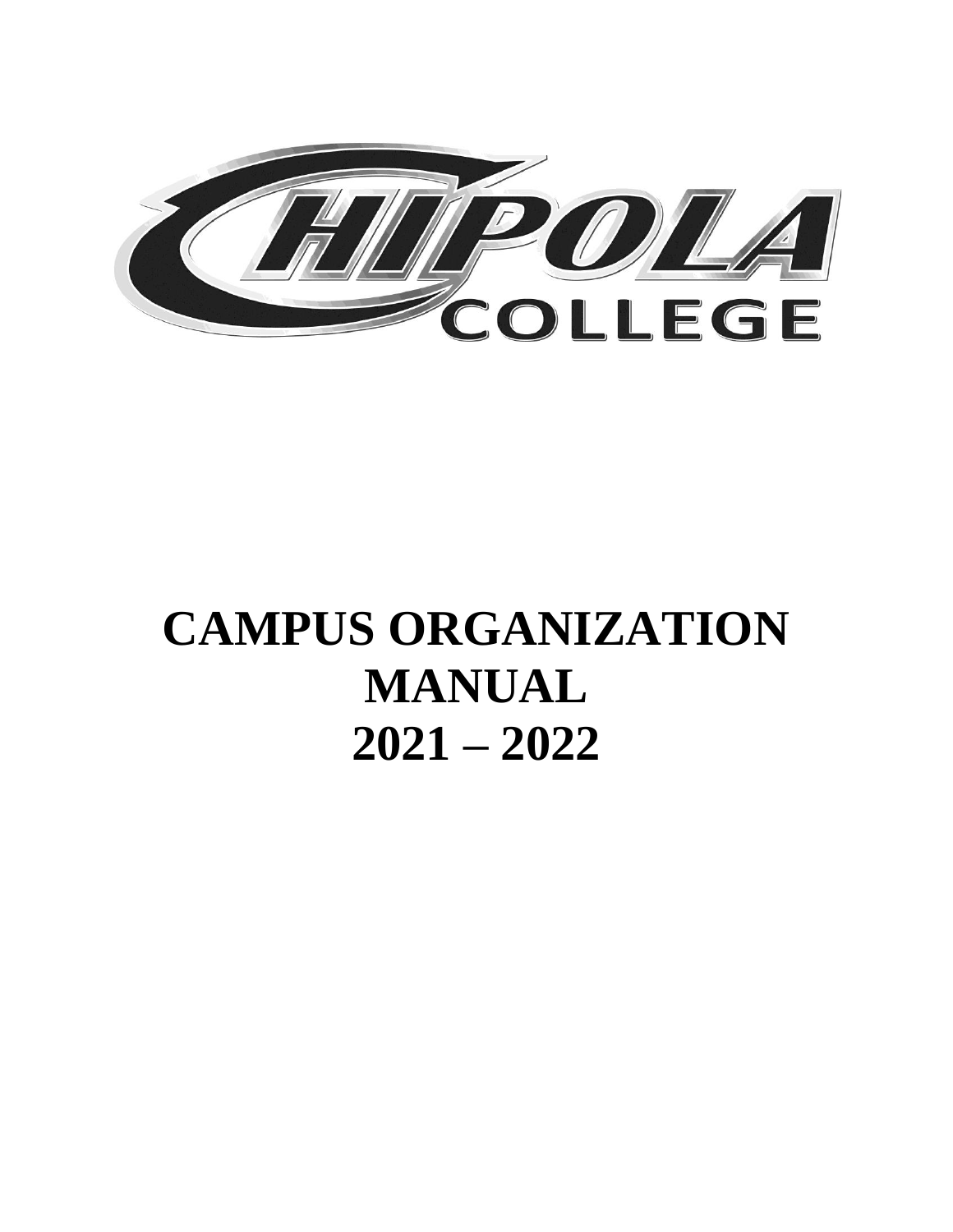# **TABLE OF CONTENTS**

#### **Forms for Campus Organizations**

Chipola College does not discriminate against any persons, employees, students, applicants or others affiliated with the college with regard to race, color, religion, ethnicity, national origin, age, veteran's status, disability, gender, genetic information, marital status, pregnancy or any other protected class under applicable federal and state laws, in any college program, activity or employment. Membership in campus organizations will not be denied to any student willing to subscribe to the stated aims, obligations and rules of the organization's constitution and by-laws. Title IX of the Education Amendments of 1972 (20 U.S.C. ss1681) is an all-encompassing federal law that prohibits discrimination based on the sex of students, employees, and third parties when appropriate, of educational institutions, which receive federal financial assistance. Sexual harassment of students, which includes acts of sexual violence, is a form of sex discrimination prohibited by Title IX. Chipola College complies with all aspects of this and other federal and state laws regarding non-discrimination.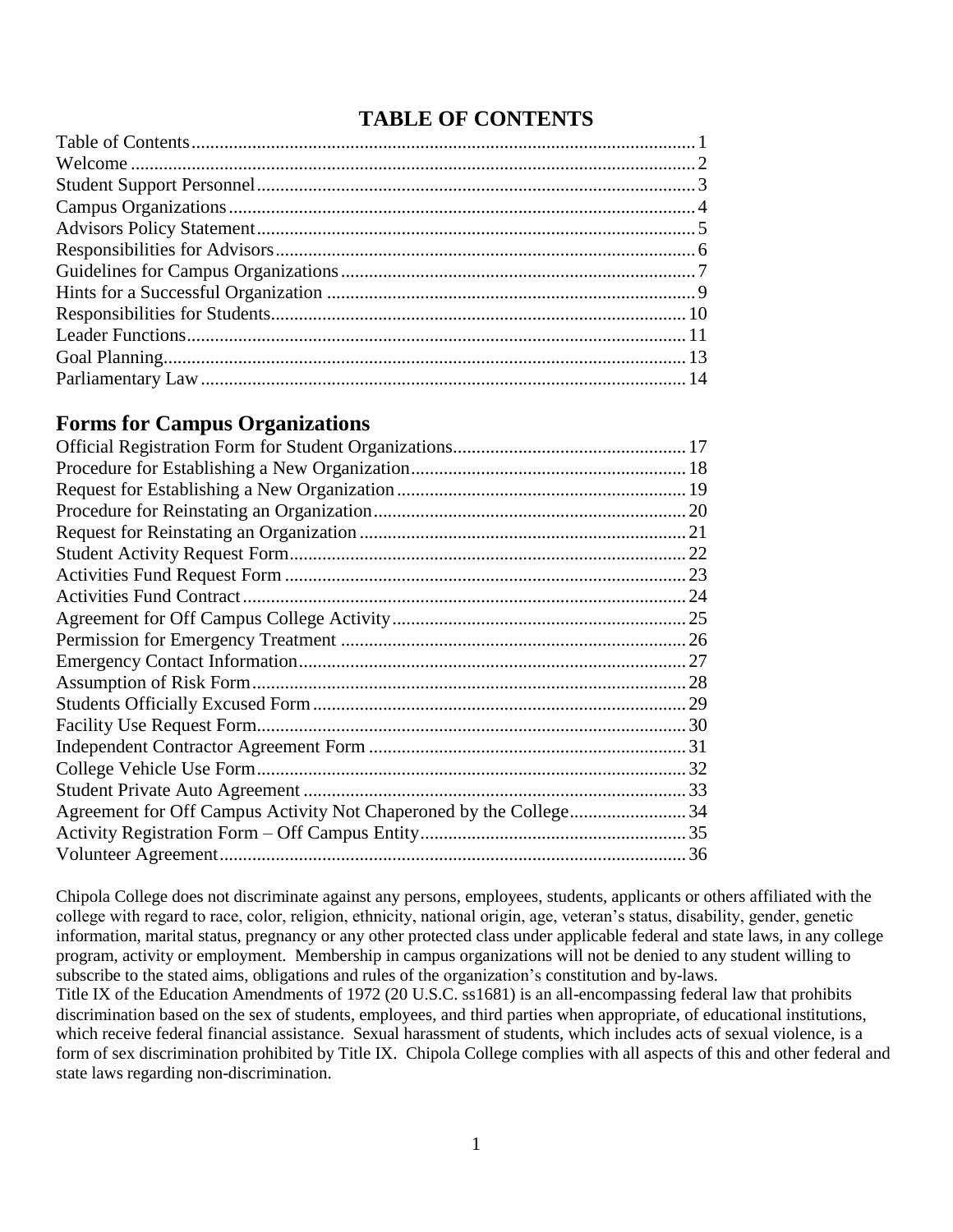# **CHIPOLA COLLEGE STUDENT ACTIVITIES DEPARTMENT**

#### **M E M O R A N D U M**

| TO:          | All Advisors of Campus Organizations                   |
|--------------|--------------------------------------------------------|
| <b>FROM:</b> | Nancy Johnson<br><b>Student Activities Coordinator</b> |
|              | <b>SUBJECT:</b> Campus Organization Manual             |
| DATE:        | August 30, 2021                                        |

**WELCOME BACK!!!** This is your copy of the 2021-22 Campus Organization Manual. The manual is now online only. **Please use this copy only!**

The Advisors Policy Statement on page 5 and the Activities Fund Contract on page 24 must be completed and returned to me asap, for your organization to be officially recognized as a campus organization this year. I will also need you to complete the Official Registration Form on page 17 and return to me at the beginning of the fall semester. In addition, please find the Student Activity Request Form on page 22. This form must be completed and returned to me at least 15 business days prior to all events planned by campus organizations.

Thank you so much for your support of our students. They are certainly worth it!! If you have any questions, or if I may be of service to you, please call.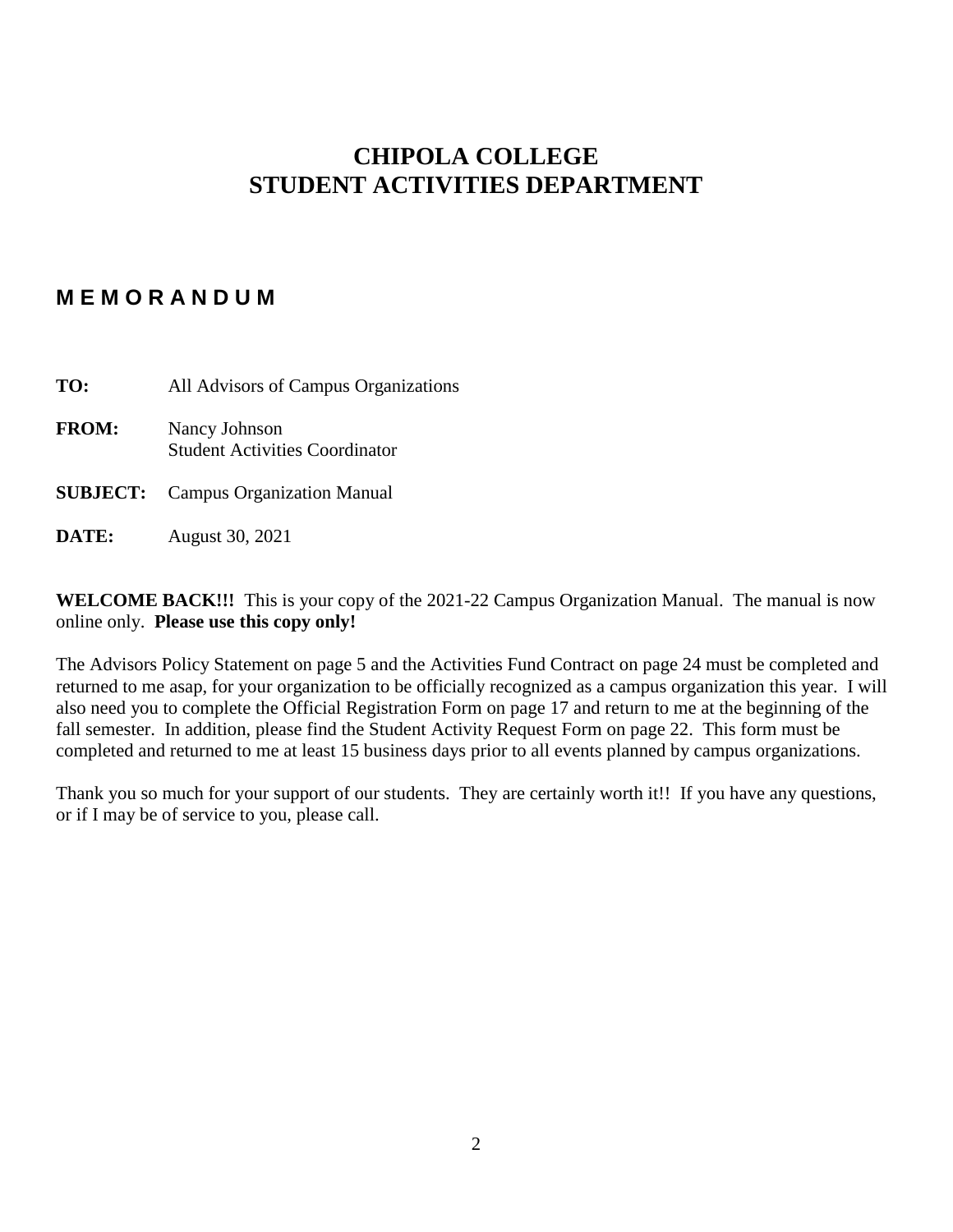# **STUDENT SUPPORT PERSONNEL**

| Disability Services Coordinator/Student Advisor Leigh Ellen Whittington |  |
|-------------------------------------------------------------------------|--|
|                                                                         |  |
|                                                                         |  |
|                                                                         |  |
|                                                                         |  |
|                                                                         |  |
|                                                                         |  |
|                                                                         |  |
|                                                                         |  |
|                                                                         |  |
|                                                                         |  |
|                                                                         |  |
|                                                                         |  |

# **STUDENT ACTIVITIES**

The SGA Office is located in the Cafeteria/Student Center (Bldg. K), room 105.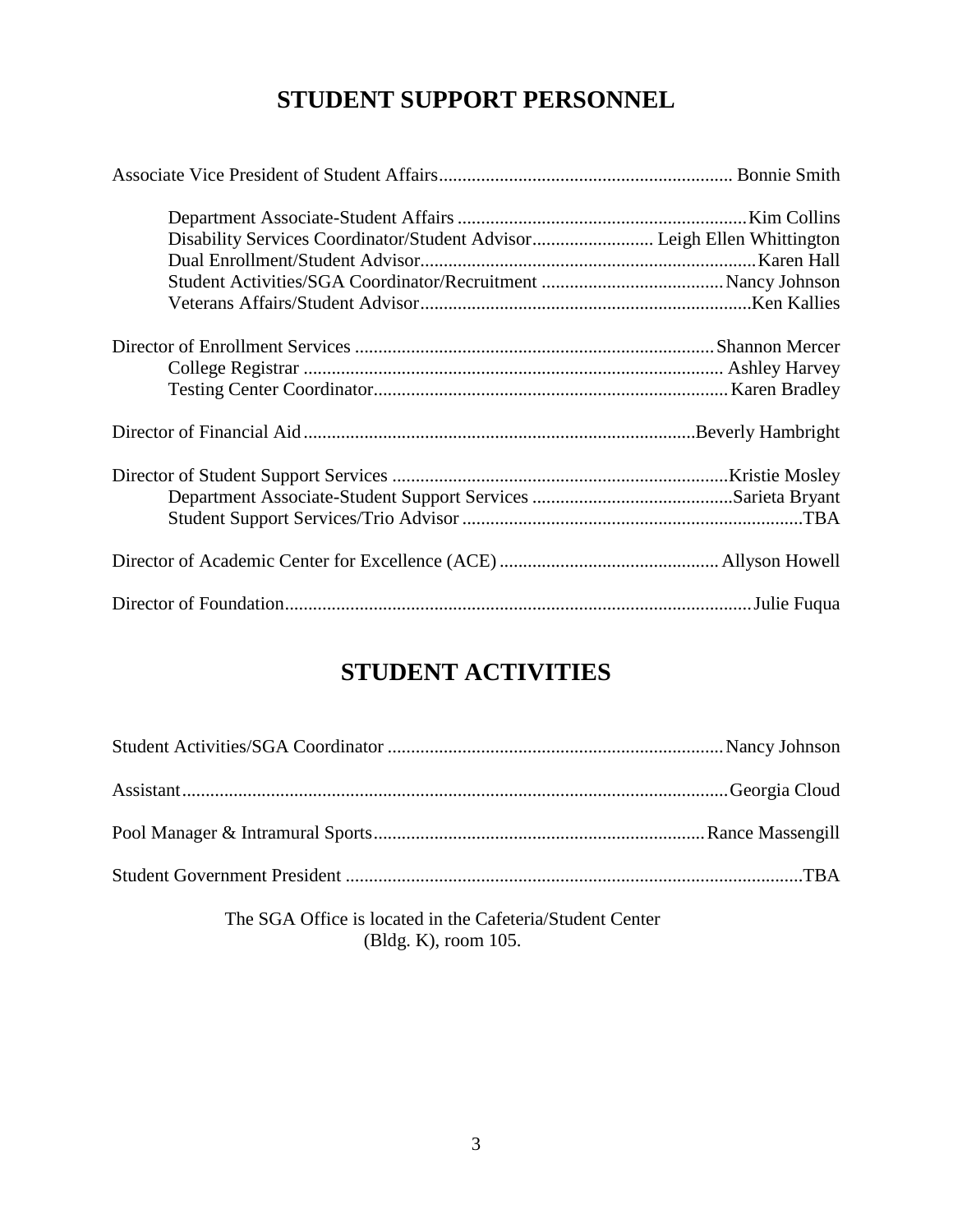# **CHIPOLA COLLEGE CAMPUS ORGANIZATIONS - 2021-2022**

# **ORGANIZATION ADVISOR**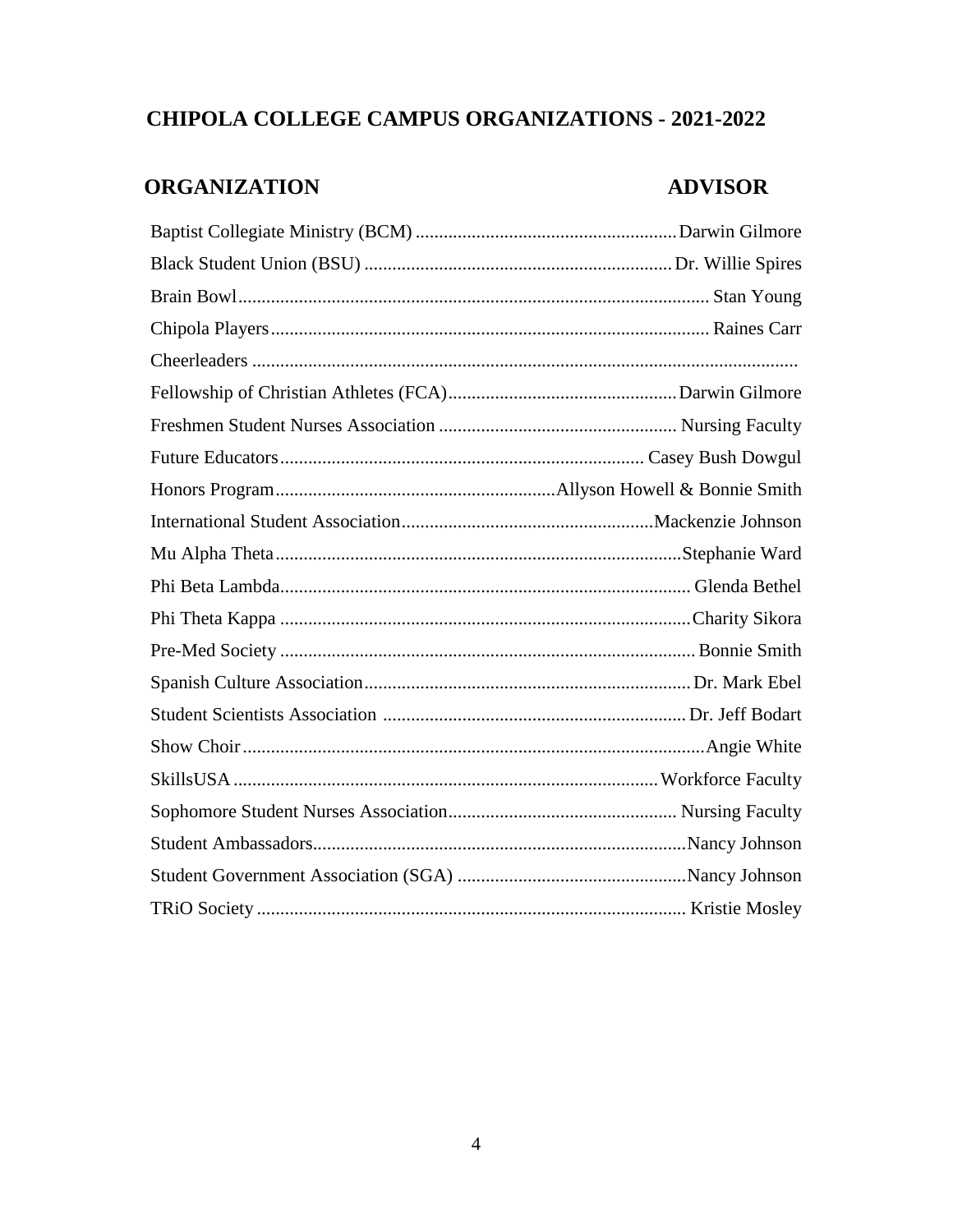#### **ADVISORS POLICY STATEMENT**

All campus organizations must have an advisor who is a full-time Chipola employee and be approved by the President of the College.

The role of the organization's advisor is a most important one. It is imperative that the advisor attend meetings regularly, express his/her views, work with members of the group to develop an efficient and effective organization and ensure that college policies and procedures are followed. The advisor must be both accessible and interested and must provide whatever counsel or advice the group and its officers might seek from them. The advisor should:

- A. Familiarize themselves with the Campus Organization Manual and follow its policies and procedures. Also ensuring that the members of the student organization follow the policies and procedures of the Campus Organization Manual.
- B. Approve the place and display of all literature, promotional materials and publicity before the organization posts it. This also includes material posted on social media/internet.
- C. Help make plans far enough in advance to avoid any difficulties in carrying out activities.
- D. Supervise all meetings, activities and events of the organization held on campus and apply for approval of such activities by completing and returning the student activity form to the Student Activities Office at least 15 business days prior to any activity.
- E. Oversee the finances of the organization.
- F. Work with the officers of the organization to promote efficient and effective administration of the organization.
- G. Consult with the Student Activities Office when questions or problems regarding the organization arise.
- **H. Help the officers get chaperones for events. All activities sponsored by an organization must have chaperones in attendance. Security must be arranged in advance by contacting the Physical Plant. Chipola students must show CC identification to attend college-sponsored activities.**
- **I. Help the officers of the organization enforce the college policy which dictates that the possession or the consumption of alcoholic beverages and narcotics at all student functions on/off campus is strictly prohibited. All members of the organization, the advisor, and chaperones attending the function share this responsibility.**
- J. Remind students that they are directly responsible for their conduct at college functions and should problems arise during the event, the student should inform the advisor immediately.
- K. Appoint a representative from the organization to attend SGA meetings as needed.

| I agree to comply with the aforementioned responsibilities. |             |              |
|-------------------------------------------------------------|-------------|--------------|
| <b>Advisor Signature</b>                                    | <b>Date</b> | Organization |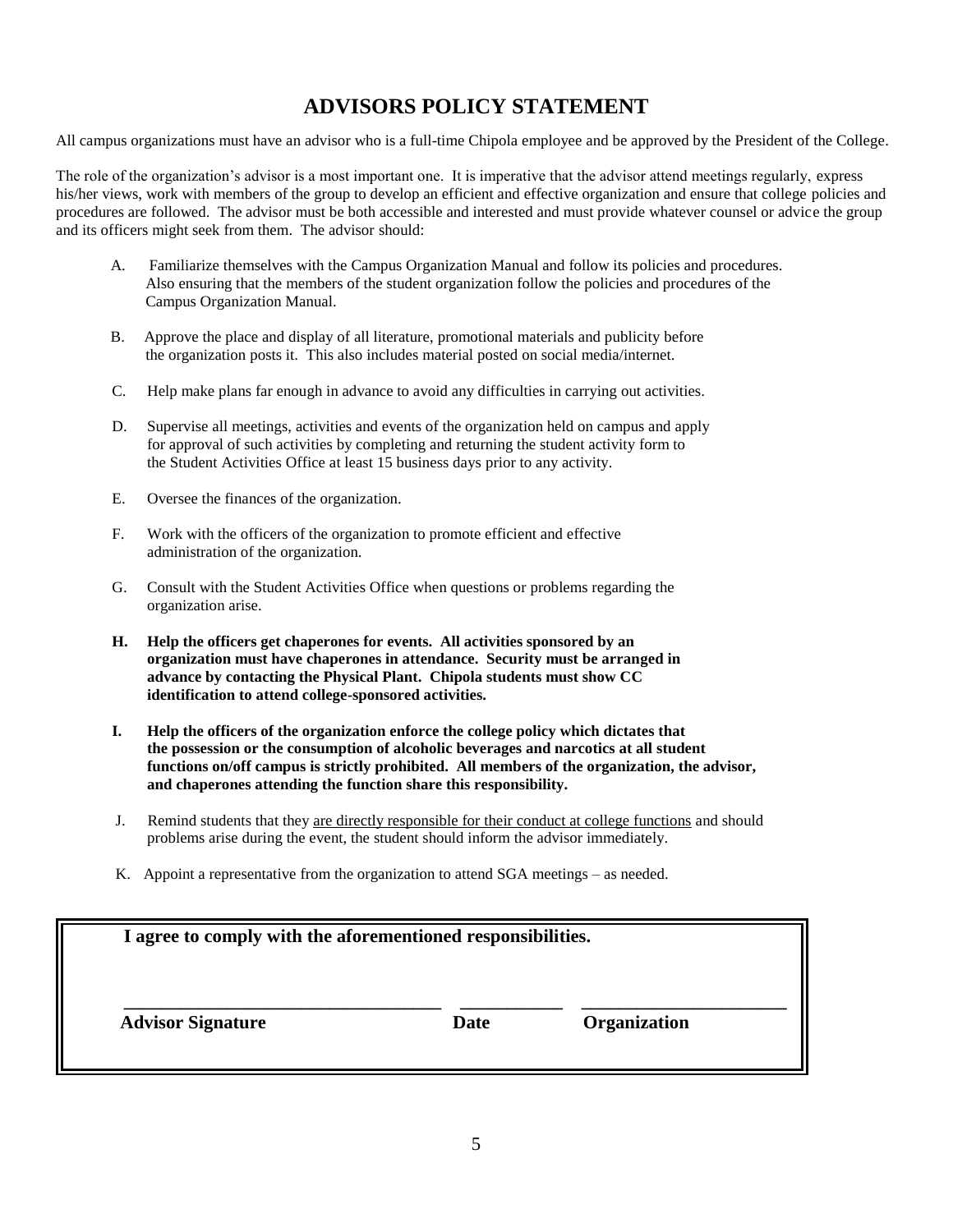# **RESPONSIBILITIES FOR ADVISORS**

- 1. To advise, counsel and serve as a resource person to the organization.
- 2. To assist the organization in achieving its stated objectives.
- 3. To be familiar with the Chipola College policies and regulations and with the constitution of the organization.
- 4. To assist officers and members in becoming acquainted with the Chipola College policies and regulations and with the constitution of the organization.
- 5. To be present at all scheduled meetings, social events and activities.
- 6. To assist in the planning of the organization's functions and activities.
- 7. Approve of the place and display of all literature, promotional materials and publicity before the organization posts it. This also includes material posted on social media/internet.
- 8. To be aware, at all times, of the financial status of the organization. This includes:
	- A. Formulating the annual budget as well as all activities.
	- B. Assisting the treasurer in proper accounting procedures.
- 9. To contact the Student Activities Office with any questions or problems concerning their organization.
- 10. To attend advisors' meetings when called.
- 11. To encourage the organization to act and plan activities in the best interest of the college and to maintain good relations with all other organizations on campus.
- 12. Appoint a representative from the organization to attend SGA meetings as needed.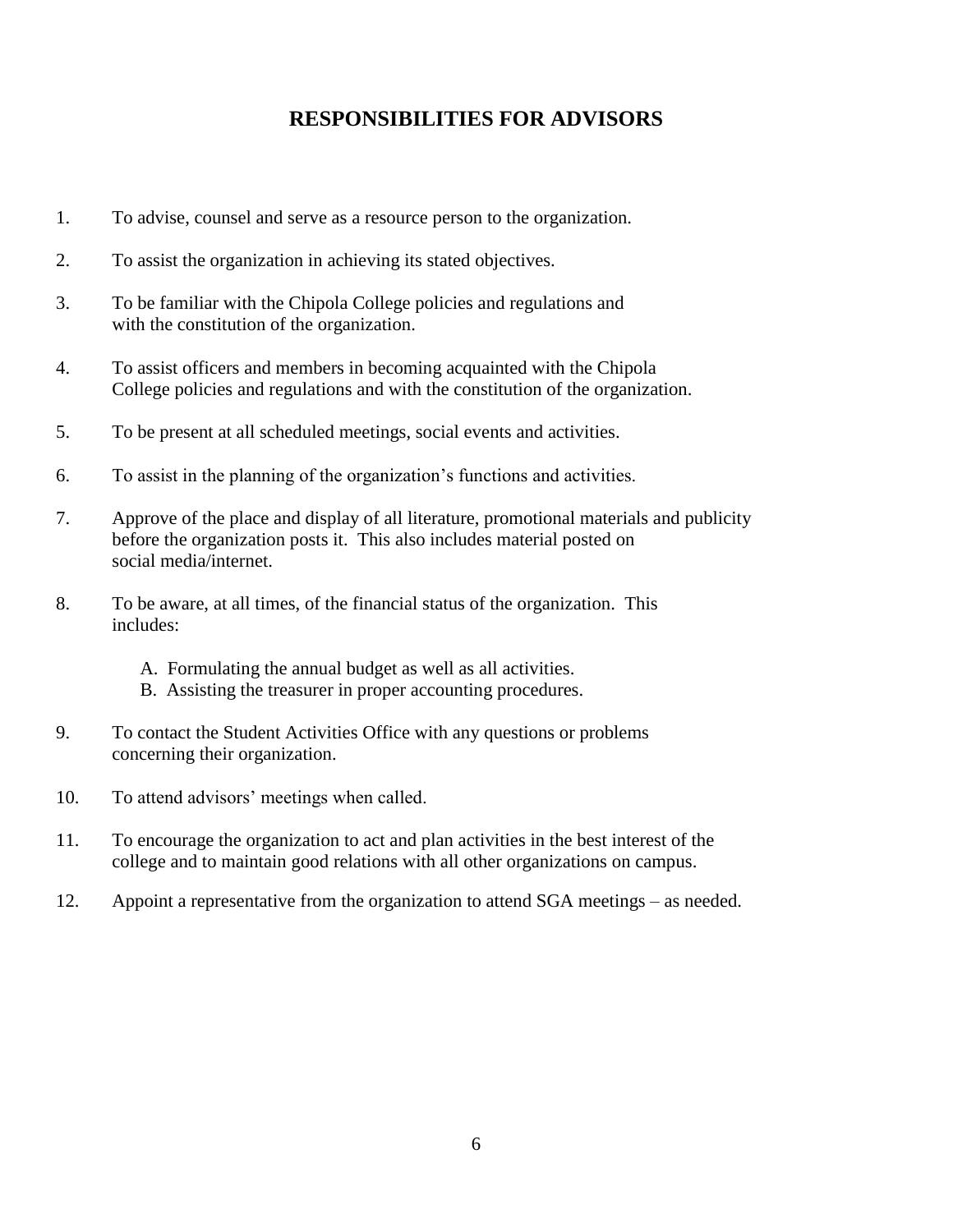# **GUIDELINES FOR CAMPUS ORGANIZATIONS**

Student Activities are regarded as an essential element in the total educational program at CC in that they contribute to the academic, recreational, and cultural climate of the college. For this reason the college reserves the right to charter all organizations and require them to adhere to the following guidelines. (All necessary forms are included in this manual.)

- 1. Complete and return the Official Registration form to the Student Activities Office by the announced deadline. This form must be completed annually for the Organization to be officially recognized.
- 2. Abide by the meeting time assigned by the Organization's Advisor. Special meetings will need the approval of the Organization's Advisor, in advance.
- 3. Submit the Activity Request Form to the Student Activities Office for all projects, functions, and activities at least 15 business days prior to any activity.
- 4. Turn in a Facility Request Form to the Physical Plant to reserve school facilities at least two weeks prior to the proposed date. The Associate Vice President of Student Affairs must sign these forms before they are sent to the Physical Plant.
- 5. Appoint a representative from the organization to attend SGA meetings as needed.
- 6. Remind the organization that engaging in illegal activities on or off campus may cause sanctions to be imposed against the organization. These sanctions may include withdrawal of institutional recognition.
- 7. Membership in campus organizations will not be denied to any student willing to subscribe to the stated aims, obligations and rules of the organization's constitution and by-laws.
- 8. **Request approval by the Organization Advisor or Student Activities Office for all publicity and promotional materials (social media/internet, signs, posters, decorations, etc.) before posting of these materials. Any notice posted without approval will be removed. Approval shall be withheld in the event that the notice was either:**
	- A. profane or obscene,
	- B. liable to incite violence or disruption,
	- C. in violation of the law,
	- D. derogatory to any person, group, or institution.
	- E. completely unrelated to the activities and students of Chipola College.

Approval is given with the understanding that notices must not be taped on a painted surface and that all material will be removed immediately following its usefulness. Organizations abusing these stipulations will not be allowed to use campus space for publicity.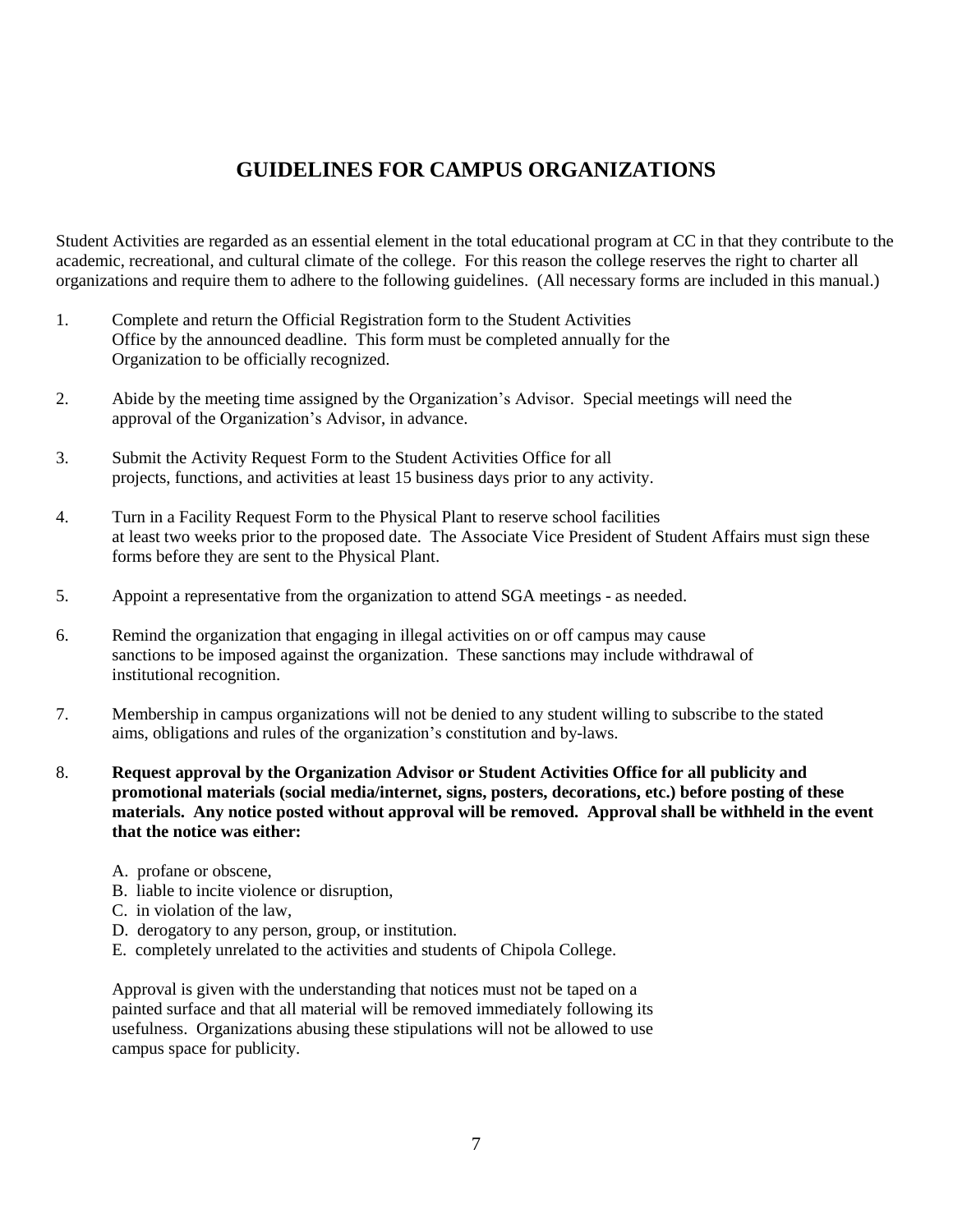- 9. Recognize that each organization is entitled to receive \$375.00 per semester toward legitimate expenses. To be eligible to receive the funds each organization advisor must sign the Activities Fund Contract (page 24). To request funds, the organization advisor must complete the Activities Fund Request Form (page 23) one week in advance. If an organization uses funds but is not in compliance with the Activities Fund Contract, the organization will be required to repay the total amount of expended funds to the college.
- 10. Consult the Student Activities Coordinator to assist you in handling suggestions, questions, or complaints.
- 11. Follow all other campus regulations concerning the student body.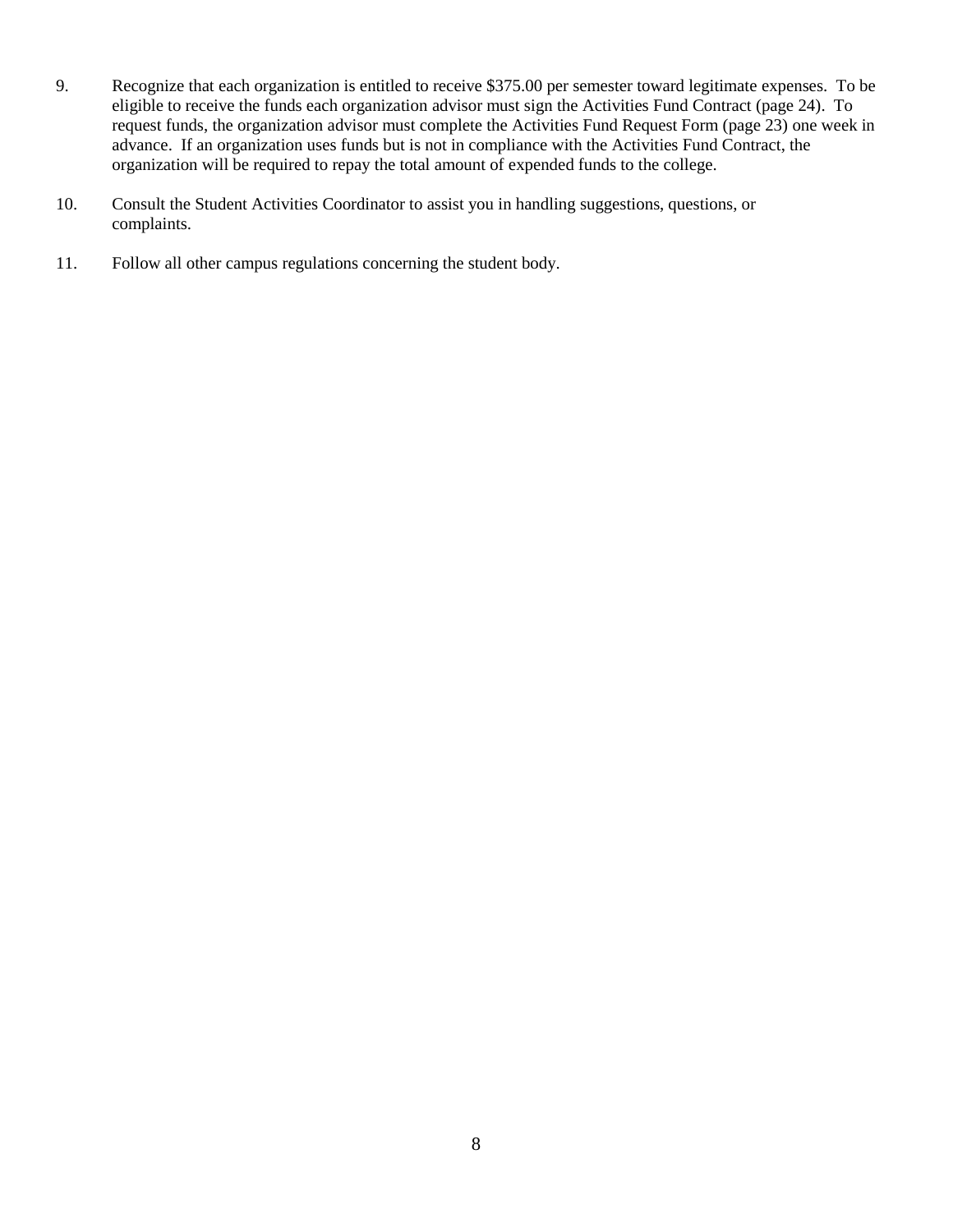#### **HINTS FOR A SUCCESSFUL ORGANIZATION**

- 1. Establish a real purpose and a meaningful program, understood by all members.
- 2. Establish goals in writing, both short term and long range.
- 3. Have well-planned meetings and written agendas.
- 4. Increase participation by urging expression of opinions and delegating responsibility.
- 5. Develop enthusiastic leadership; it is essential and sets the tone.
- 6. Use the experience and knowledge of your advisor.
- 7. Be consistent with your activities.
- 8. Evaluate your meetings and your organization.

#### 9. **BE POSITIVE IN YOUR THOUGHTS AND WORDS!!**

10. Be aware of the activities of other organizations.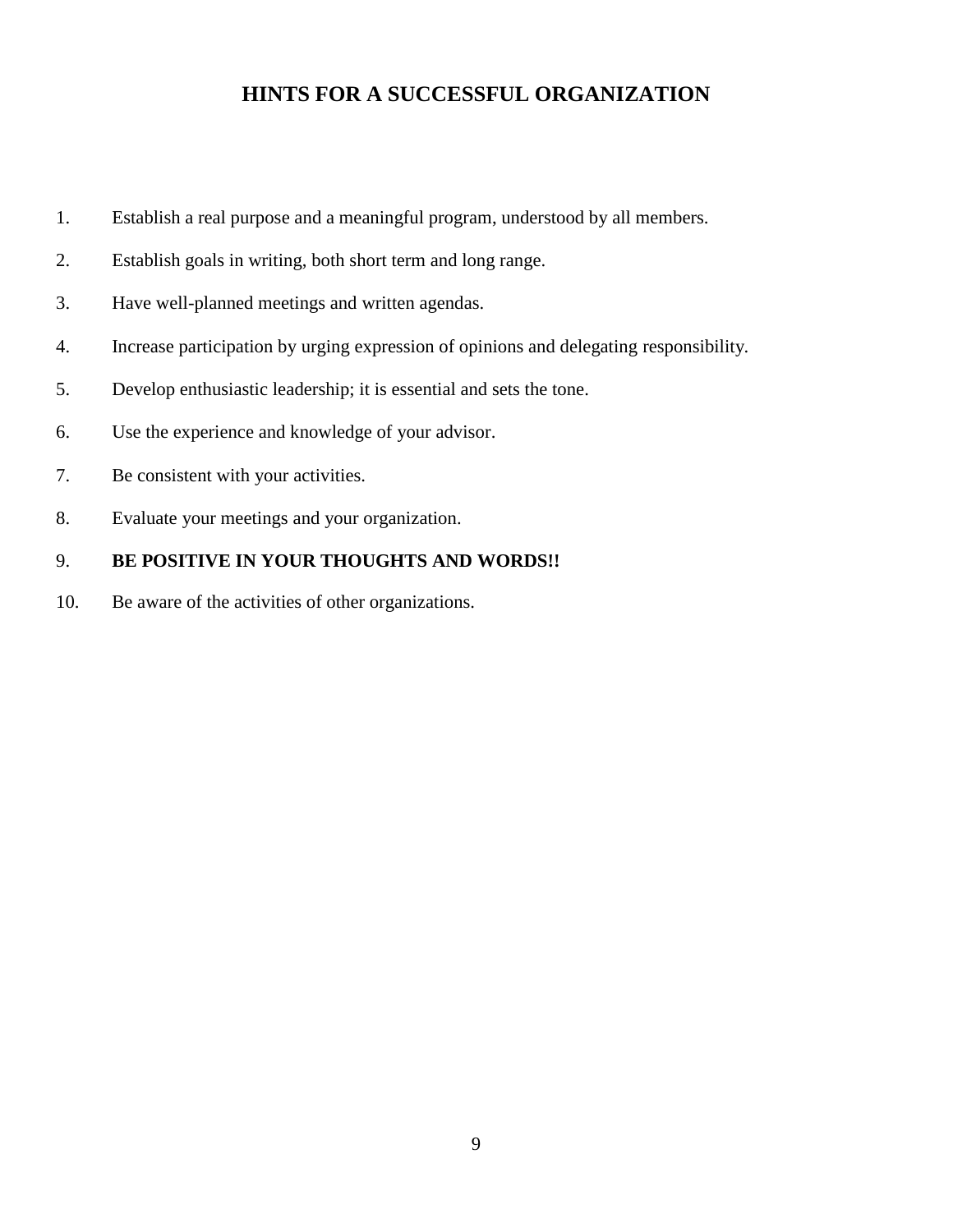#### **RESPONSIBILITIES FOR STUDENTS**

- 1. Meetings should be planned at a time when the advisor is able to attend.
- 2. Before scheduling special meetings or social functions and activities, check all dates with the advisor.
- 3. Officers must keep the advisor fully informed of the program and activities of the organization.
- 4. Ask the advisor for approval of the place and display of all literature, promotional materials and publicity before the organization posts it. This also includes material posted on social media/internet.
- 5. Ask the advisor for his/her opinion and advice when problems arise in the organization.
- 6. The president should set a time for meeting regularly with the advisor.
- 7. Proper courtesy should be extended, at all times, to the advisor.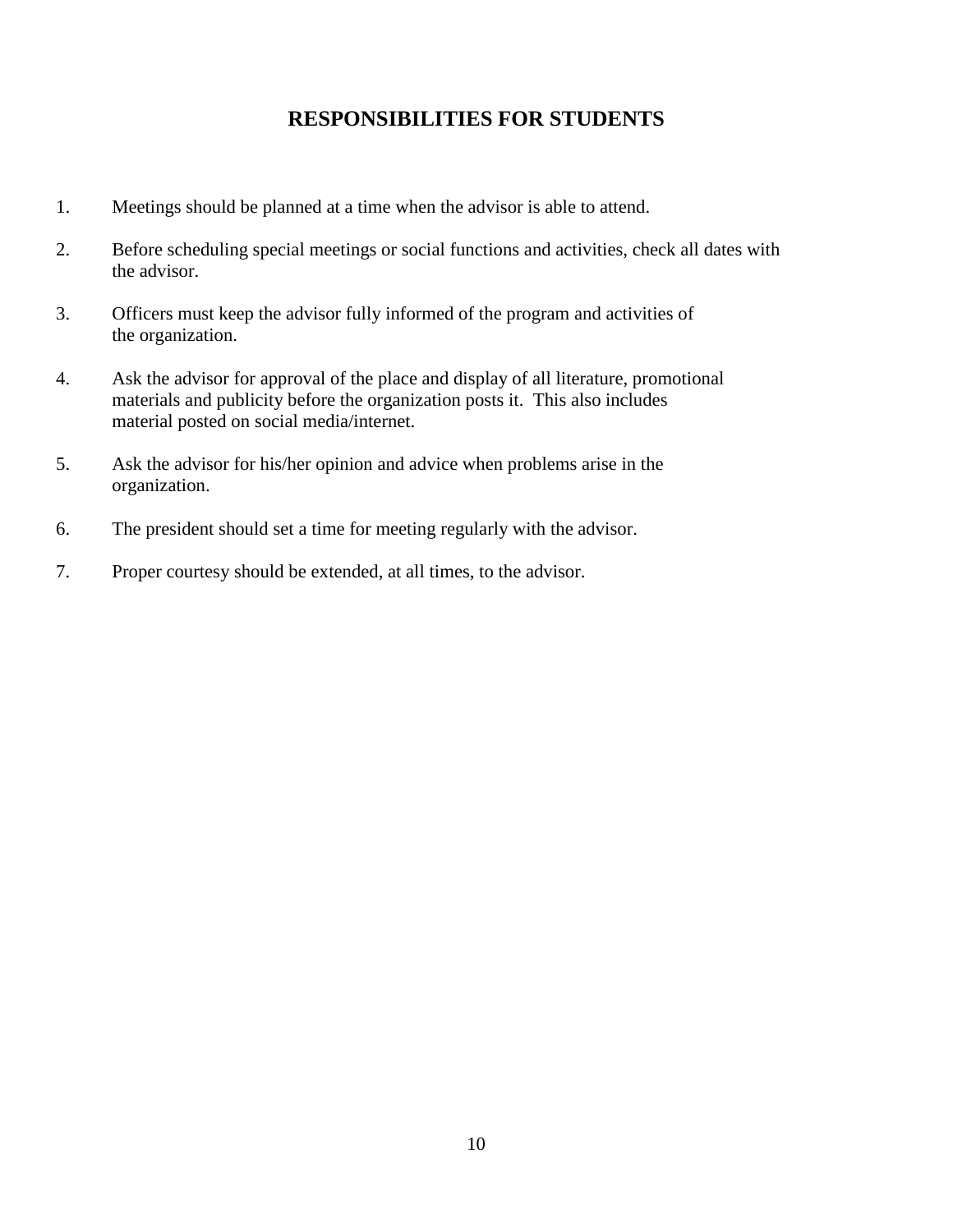#### **SUGGESTED LEADER FUNCTIONS**

Suggestions of successful leadership may be divided into categories as follows:

#### **RELATING**

- 1. Knows members of group as individuals
- 2. Gives members the feeling that they count
- 3. Allows each individual to achieve status according to his or her ability
- 4. Shares leadership functions
- 5. Displays confidence in ability of group

#### **REGULATING**

- 1. Encourages group to formulate its own goals and to periodically re-define those goals
- 2. Sets pace by making use of time and encouraging effort and achievement
- 3. Attends to agenda, providing continuity to meetings
- 4. Promotes fair division of responsibility among group members
- 5. Brings group back to the topic
- 6. Makes summary from time to time
- 7. Effects transition to new phase
- 8. Terminates meeting at appropriate time
- 9. Knows how to run meetings in an orderly manner
- 10. Develops leadership ability within group

#### **INFORMING**

- 1. Acts as resource to group, giving information, opinion and data
- 2. Draws out opinions, feelings and information from group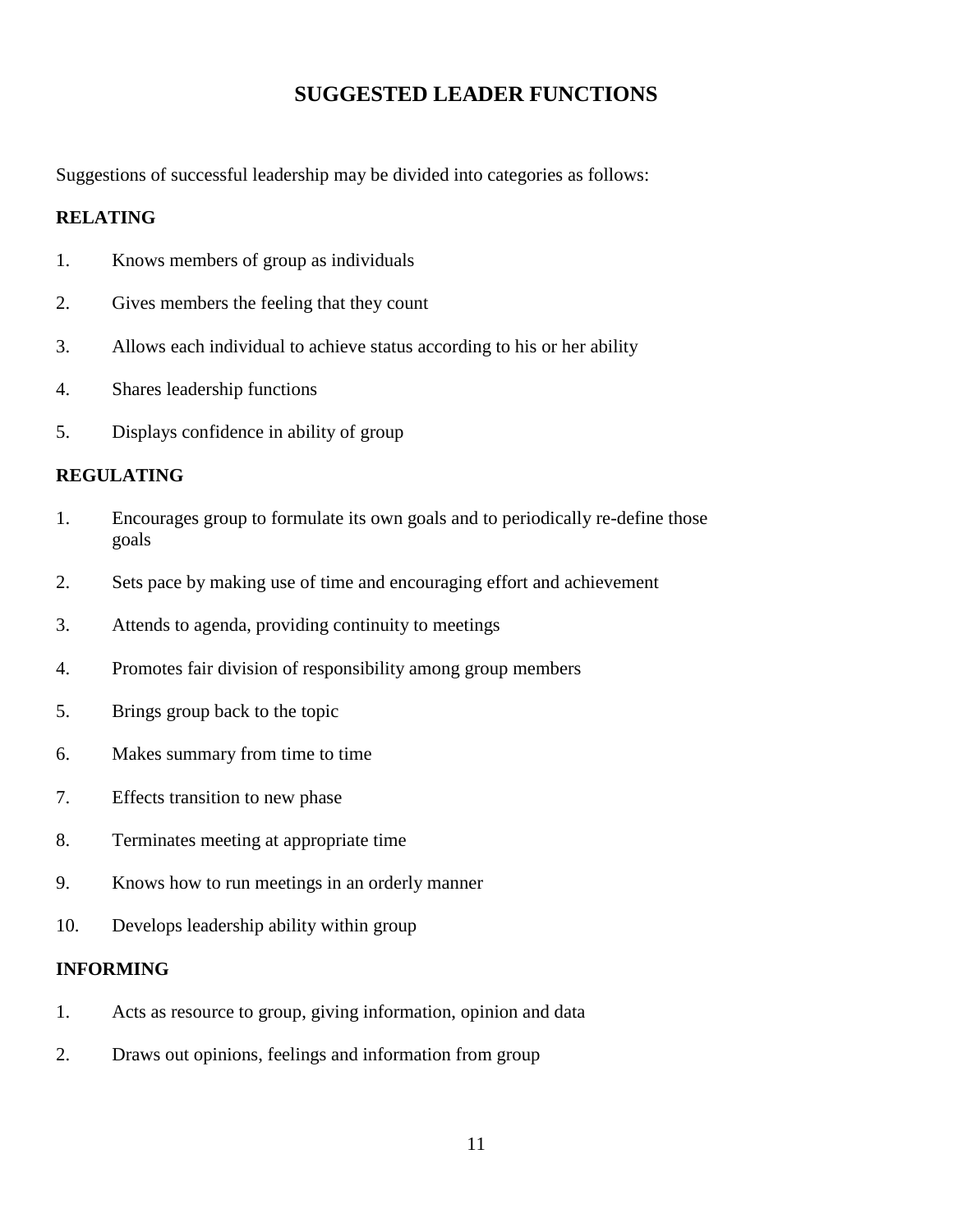#### **INFORMING, (CONT.)**

- 3. Encourages members to think and speak, allowing all points of view to be expressed
- 4. Provides for continuous clarification of questions and comments
- 5. Suggests new ideas or areas to be explored and means of investigation
- 6. Sees that pertinent questions are asked

#### **SUPPORTING**

- 1. Responds to all serious contributions
- 2. Reinforces good ideas with appropriate grace and recognition
- 3. Incorporates individual contributions into group
- 4. Promotes harmony between points of view and people in group
- 5. Helps to remove tension
- 6. Is fair in handling all questions
- 7. Voices group feeling and accepts group decision
- 8. Accepts responsibility for mistakes

#### **EVALUATING**

- 1. Encourages the development of an objective attitude within the group
- 2. Tries to determine relevance of individual contributions
- 3. Tests feasibility and practicability of an idea or proposal
- 4. Phrases questions for a vote and takes vote or tests consensus
- 5. Interprets policy and rules
- 6. Makes decisions, when called for, on the basis of group precedent or policy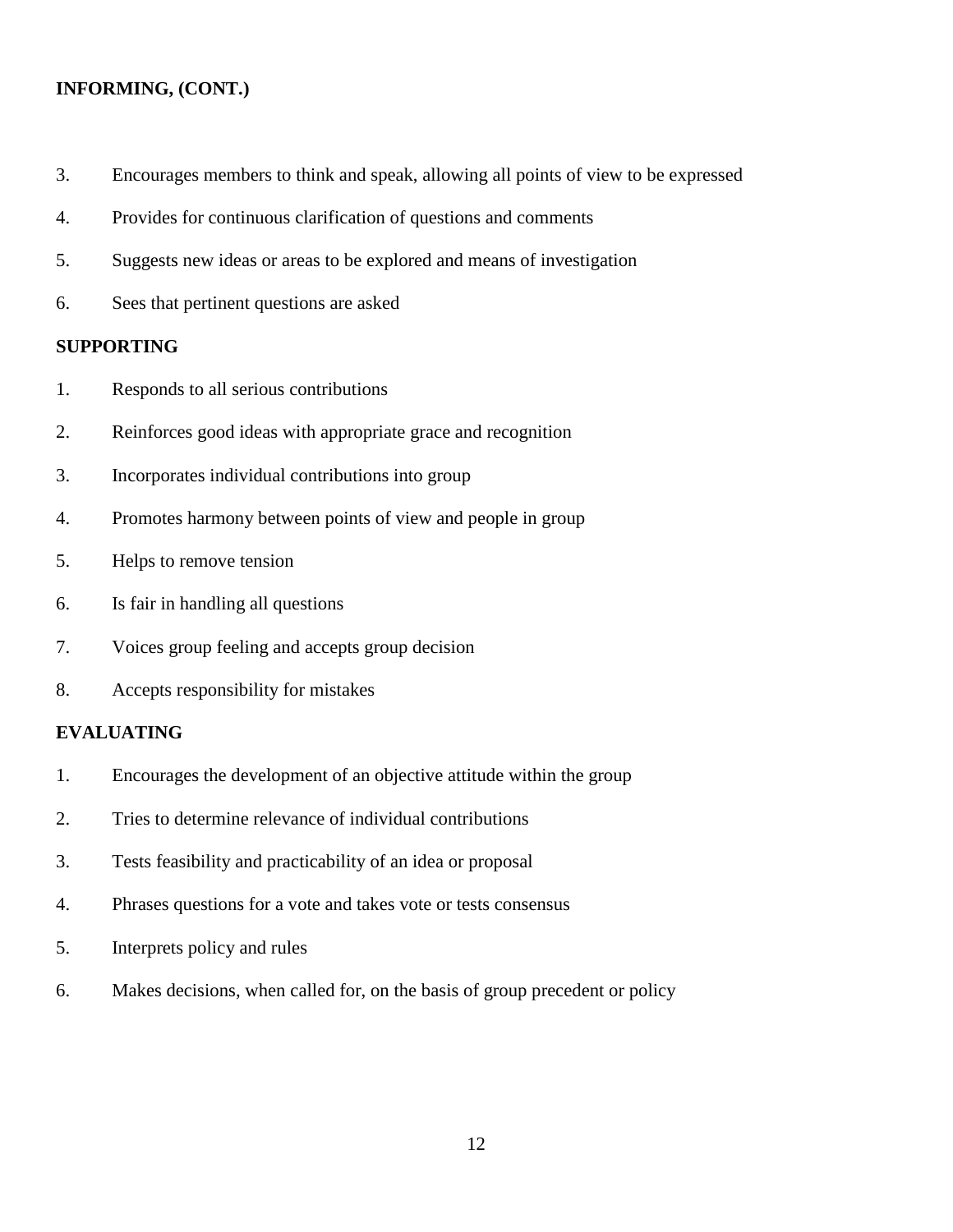# **SUGGESTED GOAL PLANNING**

It is critical for all groups to have clearly defined goals of objectives. The entire group membership should be actively involved in establishing these goals. This helps to build a feeling of "group" identity. In addition, specific means or actions should be developed to insure that the goals are implemented. This approach should be used by the group leader.

- A. Have the members individually brainstorm goals for the organization in written form.
- B. Form sub-groups for the purpose of sharing individual written goals. It is best to form sub-groups of individuals who are not well aquatinted with one another. Have each person read his/her goal statement and encourage each sub-group to openly discuss the goals that are presented by its members.
- C. Follow the sub-group sharing sessions with an open discussion of the entire group. All goals from the group should be recorded on paper or a board prior to the discussion of any one goal.
- D. Develop the entire goal list and then open the discussion; attempt to lead the group toward consensus on goals they feel are most important to the organization.
- E. Establish a rough priority of the goals and begin work on means or actions for implementation. Goals should be general in nature and means should be the specific actions that will be taken in order to reach the goals.
- F. Record the specific goals and means that have been developed, and assist the group in specific plans for implementing the means. A task management procedure should be used at this point.
- G. Print and distribute the goals and means to all members of the organization and to other individuals and groups that interact with the organization.
- H. Review the goals and means on a regular basis reviewed as part of the evaluation process. Modifications should be made as necessary.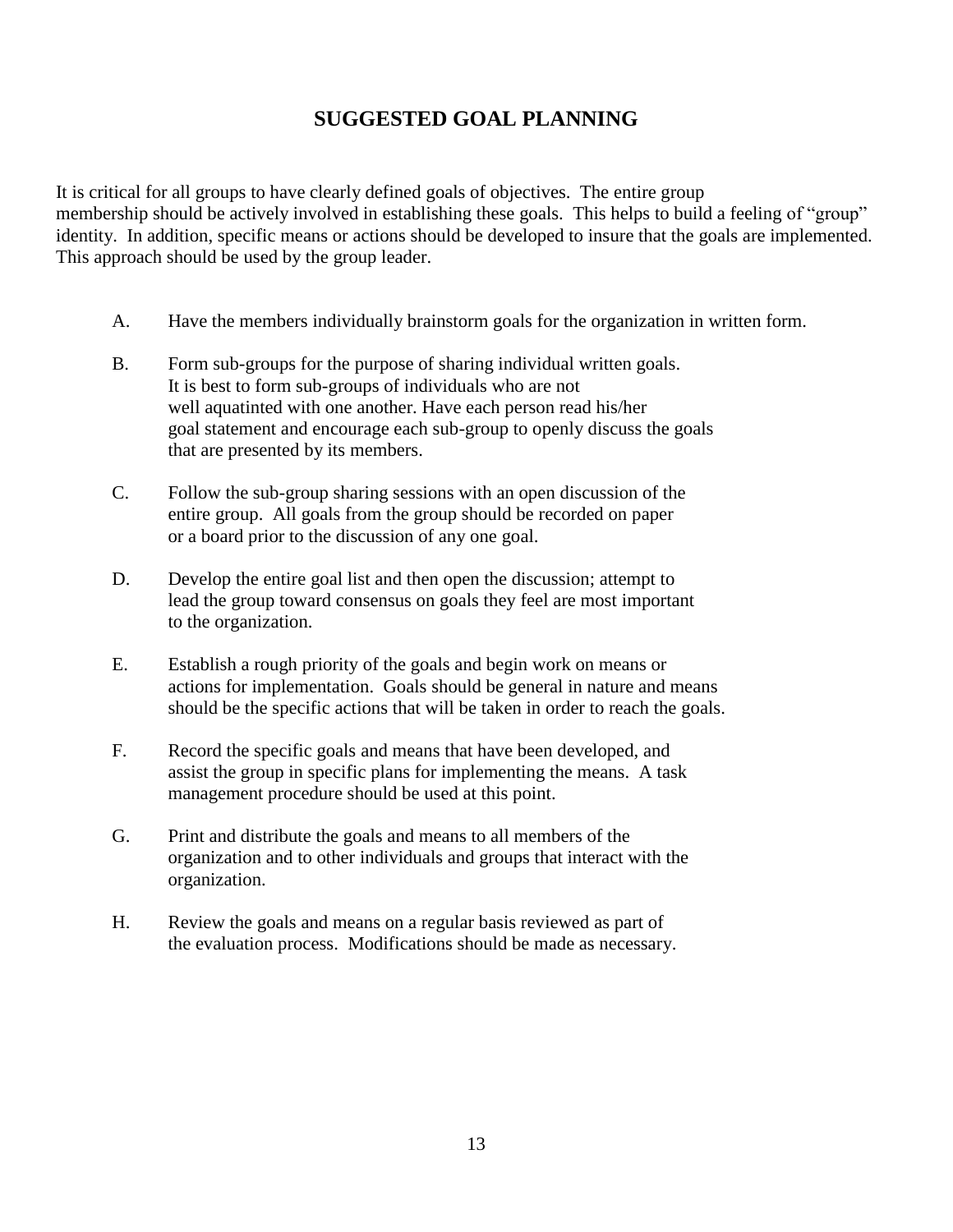## **PARLIAMENTARY LAW**

#### **Note: You do not have to use Parliamentary Law in the organization's meetings, this is just for your information.**

Parliamentary Law is the code which controls procedures in deliberative assemblies, assisting an assembly in carrying out its purposes. On a more personal plane, Parliamentary Law is the code of ethics of working together. Parliamentary Law is based upon five principles:

- 1. All members have equal rights, privileges, and obligations.
- 2. Only one subject may be discussed at a time.
- 3. Every proposition presented is entitled to full and free discussion.
- 4. The rights of the minority must be protected.
- 5. The will of the majority must rule.

There are other principles which also influence parliamentary procedure and conduct:

- 1. Each member of the assembly shall abide by the rules of courteous conduct.
- 2. The intent of the group must be determined.
- 3. Those to whom power is delegated must be chosen by democratic process.
- 4. Every member has the right to know at all times what questions are before the assembly and what its effect will be.
- 5. Motions have a definite and logical order of procedure.
- 6. The simplest and most direct procedure for accomplishing a purpose should be followed.
- 7. Parliamentary rules exist to facilitate the transaction of business and to promote cooperation and harmony.
- 8. The chairperson must always maintain the necessary position of impartiality.

Recognition of these 13 principles will show the cause of the various rules established and be known collectively as Parliamentary Law. The practice of following accepted parliamentary procedure is a direct result of the establishment of exact knowledge of parliamentary law.

#### **GENERAL ORDER OF BUSINESS**

The practical application of the principles of Parliamentary Law follows a well-established pattern which should be applied to all general meetings. There is a general order in which business is discussed. There is a method of introducing and discussing business; and there are established ways in which business may be determined. Under common usage, the general order of business includes:

| 1.<br>2.<br>3. | Call to Order<br>Invocation<br>Roll Call | 6.<br>7.<br>8. | Reports of Officers<br><b>Reports of Committees</b><br><b>Unfinished Business</b> |
|----------------|------------------------------------------|----------------|-----------------------------------------------------------------------------------|
|                |                                          |                |                                                                                   |
| 4.             | Reading and Approval of                  | 9              | New Business                                                                      |
|                | Minutes of Previous Meeting              | 10.            | Announcements                                                                     |
| 5.             | Communications                           | 11.            | Adjournment                                                                       |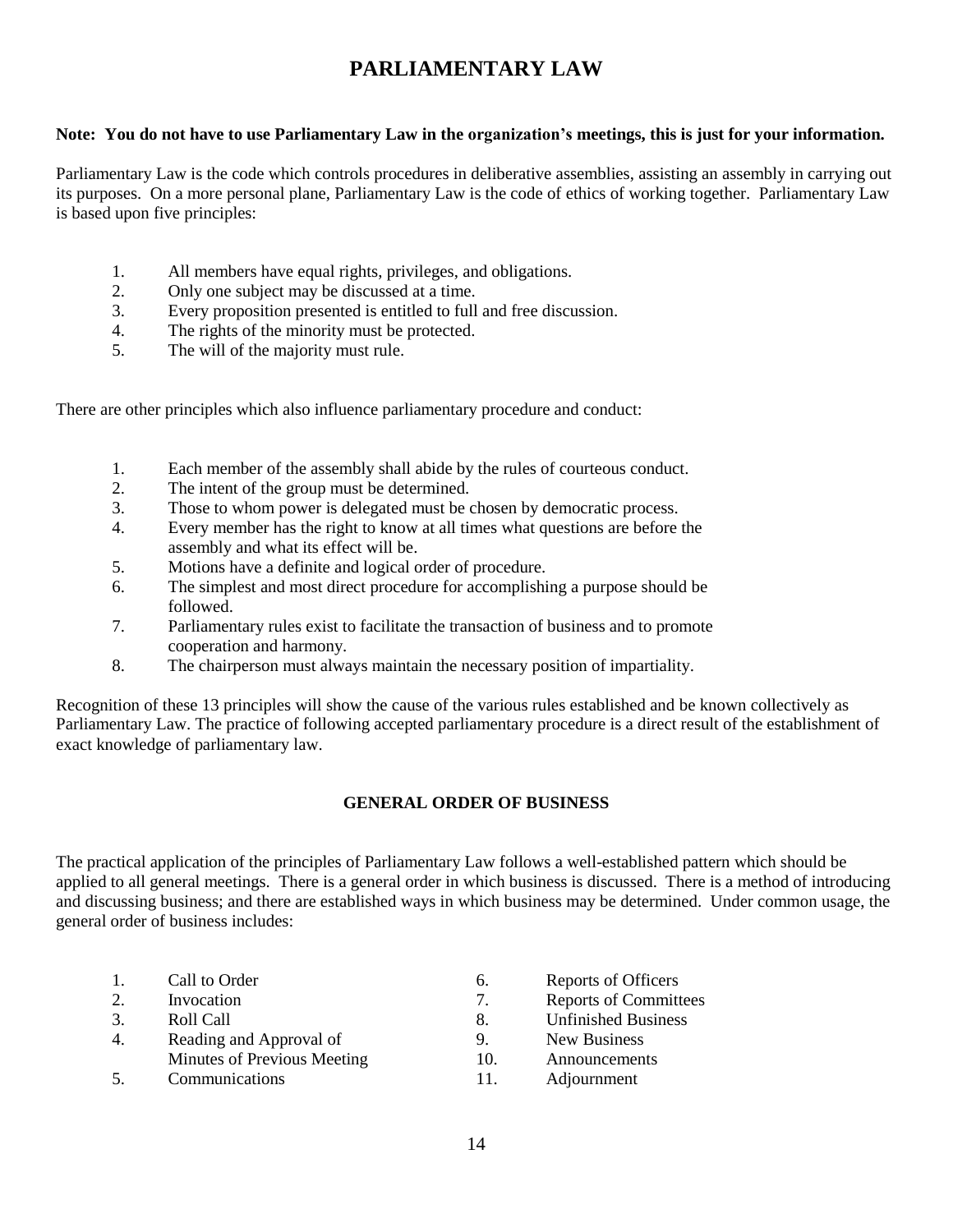It is necessary that a quorum be present at a meeting of an organization before it can legally transact business. The number constituting a quorum generally is specified in the constitution or bylaws of the organization. In the absence of such specification, a quorum consists of a majority of the members.

# **INTRODUCTION OF BUSINESS**

Business may be introduced by motion, resolution or report; and no debate is in order until such a proposition is pending. A member obtains the floor by rising and addressing the presiding officer, who recognizes him by announcing his name. The member makes his motion, it is seconded by another, the chair states the question by repeating the motion and then it is open to debate and amendment.

A motion should be stated in the form "I move that…" followed by a statement of the proposal which the member wishes to bring before the assembly. This is the only correct phraseology for proposing a motion. The form "I move you" or "I make a motion" or, after discussion, "I so move" is incorrect. Statements beginning "I propose" or "I suggest" should not be recognized as motions. Aside from occasional, brief explanatory remarks, no discussion is permissible when a motion is being presented. Many organizations require that the motion be written before it is presented, as an aid to accuracy and the expedition of business.

## **DISCUSSION OF BUSINESS**

The object of deliberative bodies is to formulate actions. For these actions to be effective, it is necessary to reach the mature judgment and decision of the group by means of free interchange of thought through discussion. This interchange of views must be such that it will enable the members of an assembly to arrive at an intelligent understanding of the proposition under consideration before disposing of it.

When a speaker is granted the floor, it is for the purpose of discussing the pending question. If a speaker digresses from the subject, it is the duty of the presiding officer to request that the speaker keep his discussion relevant. Discussion should be clear and concise. The speaker is not talking for pleasure or entertainment, but to assist the assembly in arriving at a conclusion on the question under discussion. A member should be courteous, both when speaking and when another is speaking. Objectionable language should not be used, and any member may rise to point of order when the rules of decorum are abused.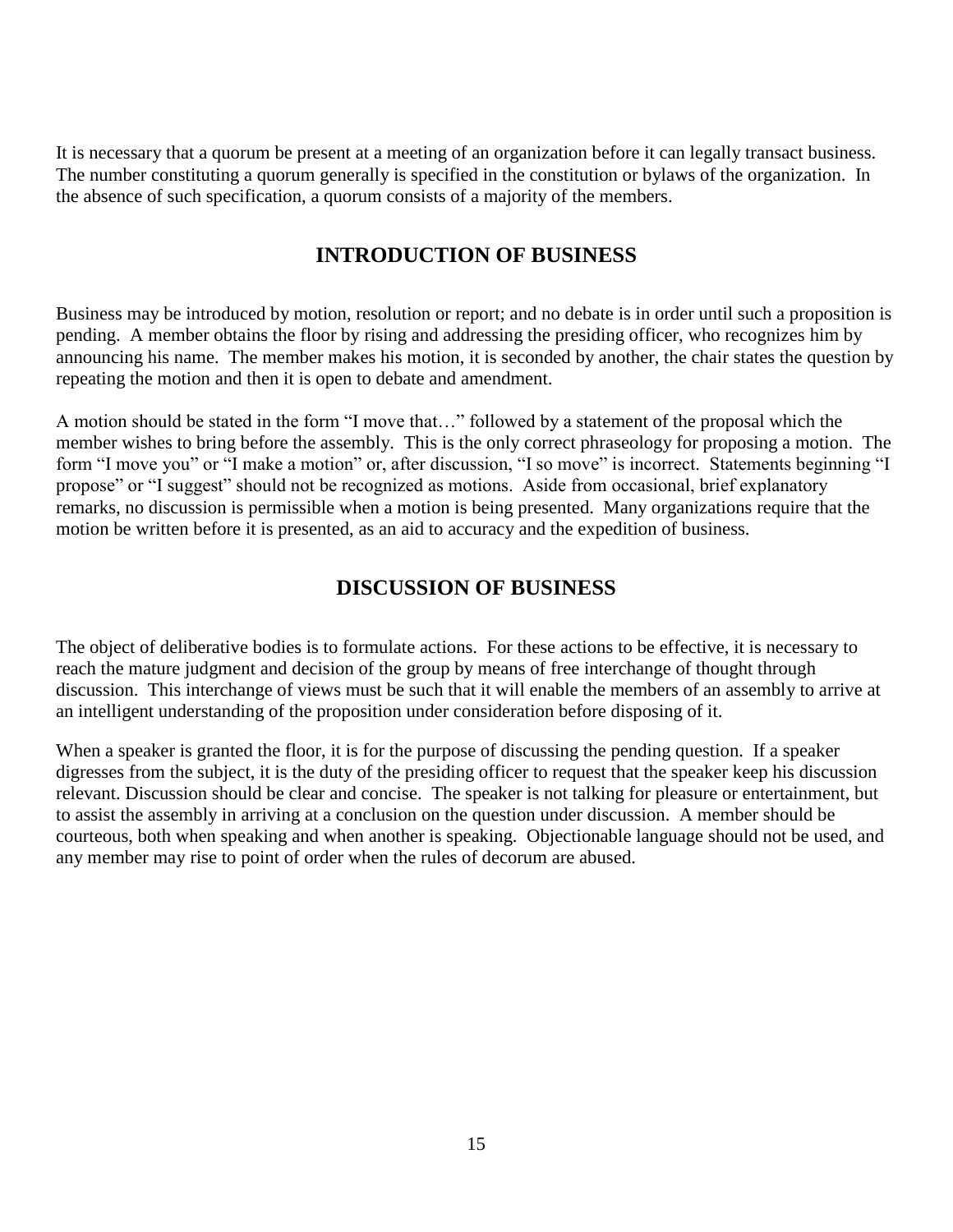# **DISPOSAL OF A QUESTION**

Debate and deliberation on debatable motions should not be prematurely cut off or prevented. This is an infringement on the basic rights of members. However, all questions must come to an end. When it appears to the chairman that all debate has been offered, he should inquire of the assembly, "Is there any further discussion?" "Are you ready for the question?" The proper response to these queries is not to call "Question!" but to remain silent unless one wishes to discuss the motion. If the queries are unanswered, the chairman should put the question to a vote.

The most fundamental rule governing voting is that at least a majority vote is required to take action. Until a majority has spoken, nothing is to be changed. There are many ways in which a majority may be defined: Because of this diversity of definitions, a majority should be defined in the bylaws; however, in the absence of such provision, common laws specify that a majority is the majority of legal votes cast.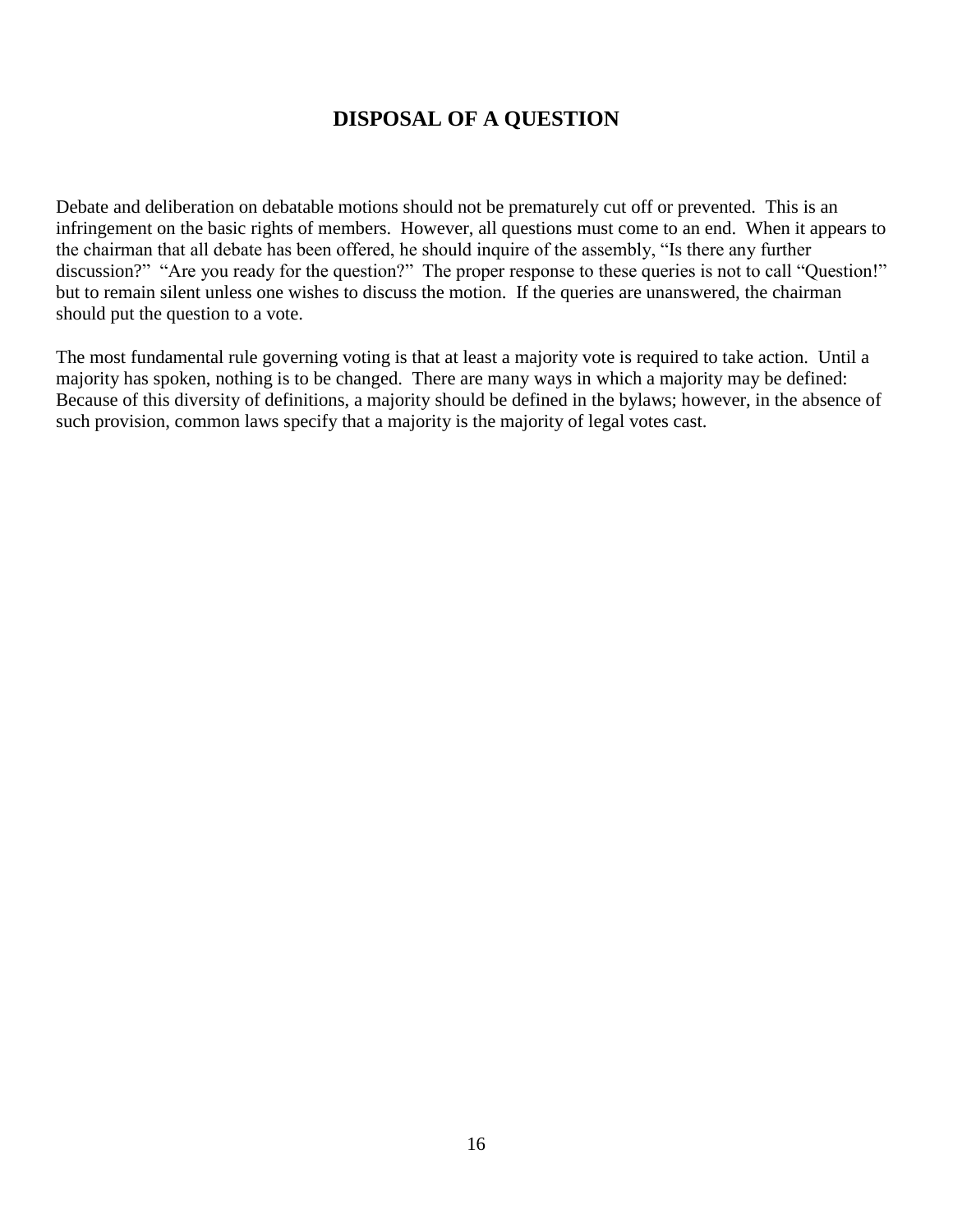## **OFFICIAL REGISTRATION FORM FOR STUDENT ORGANIZATIONS**

*(Submit form to the Student Activities Office)*

This form must be completed and turned in to the Student Government office at the beginning of the Fall Semester in order to function as an official student organization at Chipola.

- 1. NAME OF ORGANIZATION: \_\_\_\_\_\_\_\_\_\_\_\_\_\_\_\_\_\_\_\_\_\_\_\_\_\_\_\_\_\_\_\_\_\_\_\_\_\_\_\_\_\_\_\_\_\_
- 2. TYPE OF ORGANIZATION:

 **ACADEMIC HONORARY RELIGIOUS SERVICE SUPPORT ORGANIZATION** 

\_\_\_\_\_\_\_\_\_\_\_\_\_\_\_\_\_\_\_\_\_\_\_\_\_\_\_\_\_\_\_\_\_\_\_\_\_\_\_\_\_\_\_\_\_\_\_\_\_\_\_\_\_\_\_\_\_\_\_\_\_\_\_\_\_\_\_\_\_\_\_\_\_\_\_\_\_\_\_\_\_\_\_\_\_\_

3. ADVISOR OF ORGANIZATION: \_\_\_\_\_\_\_\_\_\_\_\_\_\_\_\_\_\_\_\_\_\_\_\_\_\_\_\_\_\_\_\_\_\_\_\_\_\_\_\_\_\_\_

4. ADVISOR'S HOME ADDRESS AND TELEPHONE NUMBER:

| <b>SCHOOL YEAR:</b><br>MEMBERS HOLDING OFFICE FOR THE<br>(PLEASE TYPE OR PRINT) |             |                |              |
|---------------------------------------------------------------------------------|-------------|----------------|--------------|
| <b>OFFICE</b><br><b>HELD</b>                                                    | <b>NAME</b> | <b>ADDRESS</b> | <b>PHONE</b> |
|                                                                                 |             |                |              |
|                                                                                 |             |                |              |
|                                                                                 |             |                |              |
|                                                                                 |             |                |              |
|                                                                                 |             |                |              |
|                                                                                 |             |                |              |
|                                                                                 |             |                |              |
|                                                                                 |             |                |              |

We agree to the best of our ability to follow the guidelines for campus organizations contained in the Campus Organization Manual.

\_\_\_\_\_\_\_\_\_\_\_\_\_\_\_\_\_\_\_\_\_\_\_\_\_\_\_\_\_\_\_\_\_\_\_\_\_\_\_\_\_\_\_\_\_\_\_\_\_\_\_\_ \_\_\_\_\_\_\_\_\_\_\_\_\_\_\_\_\_\_\_\_\_\_\_\_\_\_\_\_

\_\_\_\_\_\_\_\_\_\_\_\_\_\_\_\_\_\_\_\_\_\_\_\_\_\_\_\_\_\_\_\_\_\_\_\_\_\_\_\_\_\_\_\_\_\_\_\_\_\_\_\_ \_\_\_\_\_\_\_\_\_\_\_\_\_\_\_\_\_\_\_\_\_\_\_\_\_\_\_\_

SIGNATURE OF ORGANIZATION PRESIDENT DATE

SIGNATURE OF ORGANIZATION ADVISOR DATE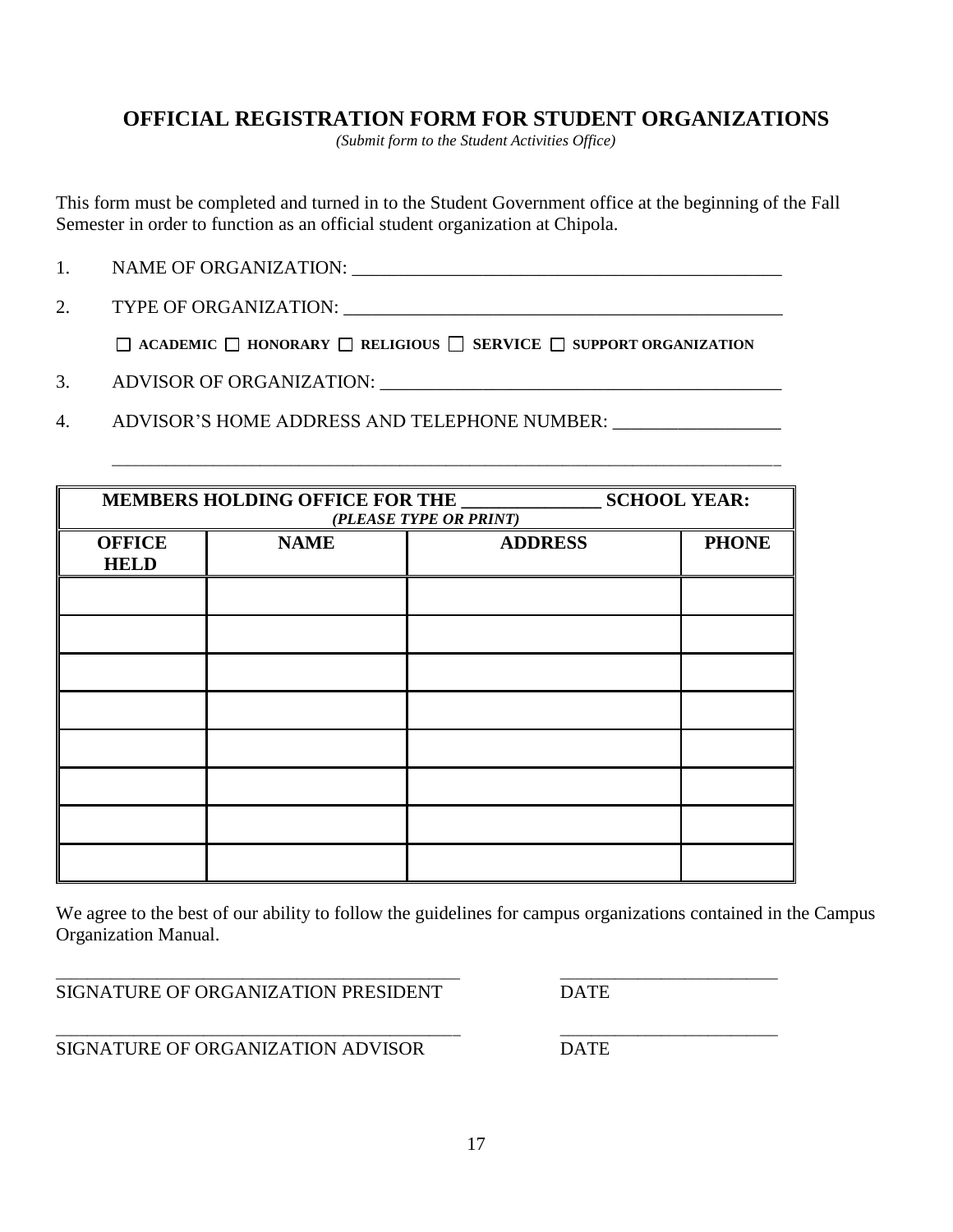# **PROCEDURE FOR ESTABLISHING A NEW ORGANIZATION**

A group of students shall become an organization when formally recognized by the college. In order to be recognized, a group must meet the following requirements:

- 1. Obtain an advisor who is a full-time Chipola employee and be approved by the President of the College.
- 2. Submit a written formal constitution to the Student Activities Office, which in turn will be submitted to the Student Government Association. This constitution will consist of:
	- A. Name of the organization
	- B. Purpose of the organization
	- C. Means of determining membership
	- D. Method by which the organization will be governed (officers, elections, terms of office, etc.)
	- E. Functioning procedures and methods by which decisions will be made.
	- F. Anti-hazing statement
	- G. Student conduct statement
	- H. Source of revenue
- 4. After the constitution has been submitted to the Student Government Association and approved, it is then subject to review by the Executive Council of the college.
- 5. The decision of the Executive Council shall in turn be presented to the President. (If at any point the request is denied, the constitution may be revised and the process repeated.)
- 6. Upon recognition of an organization, Chipola College desires it to be known that said recognition infers neither approval or disapproval of the aims, objectives, and policies of the organization.
- 7. Any organization which engages in illegal activities, on or off campus, may have sanctions imposed against it, including withdrawal of institutional recognition. This organization may reapply for a charter after a period of one year.
- 8. Membership in all institution-related organizations, within the limits of their facilities, shall be open to any member of the institutional community who is willing to subscribe to the stated aims and meet the stated obligations and rules of the organization's constitution and by-laws.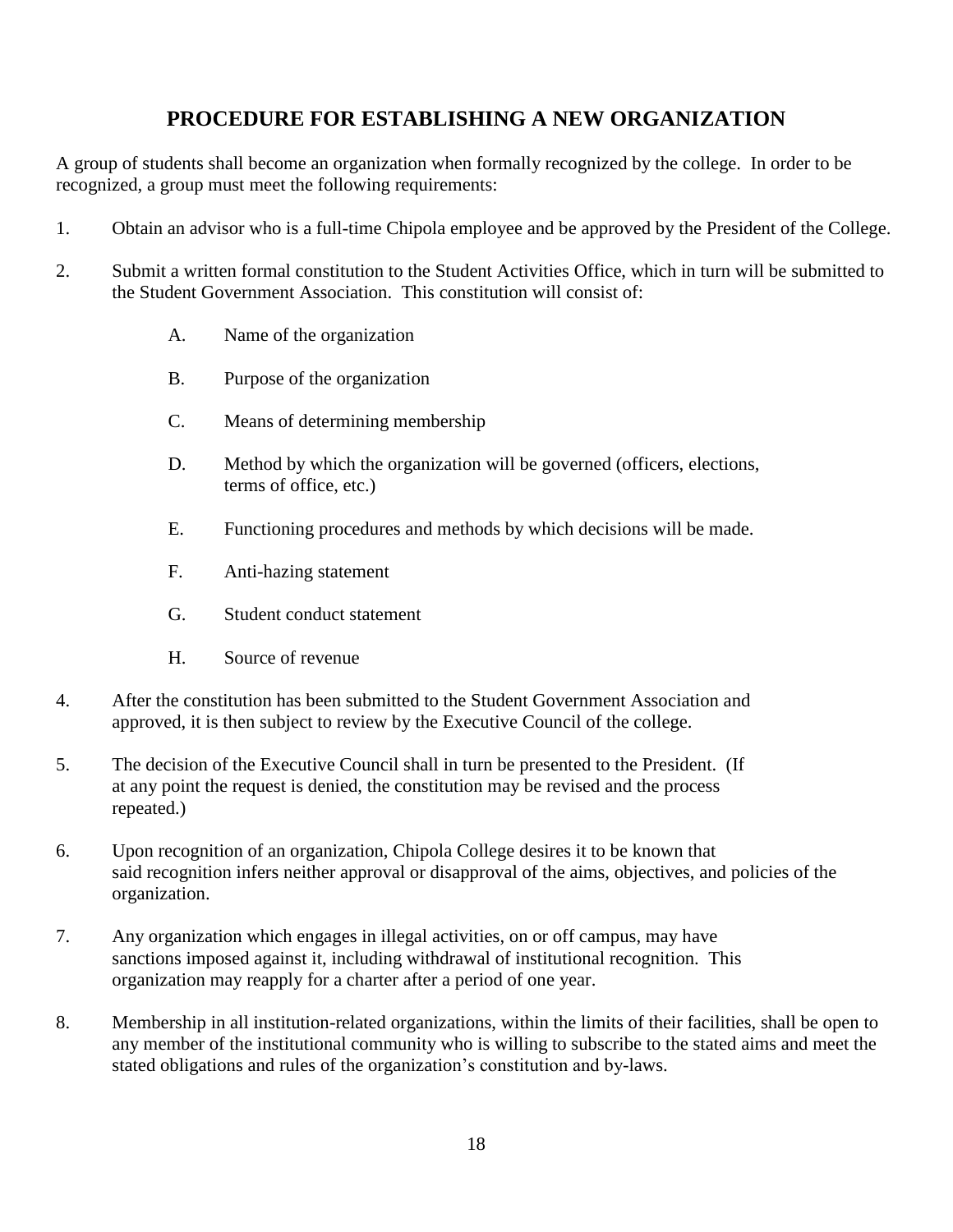#### **REQUEST FOR ESTABLISHING A NEW ORGANIZATION**

**(Submit to: The Student Government Association)**

| 1. |                                                        |                                                                                                                                                                                                                                                    |  |
|----|--------------------------------------------------------|----------------------------------------------------------------------------------------------------------------------------------------------------------------------------------------------------------------------------------------------------|--|
| 2. |                                                        |                                                                                                                                                                                                                                                    |  |
|    |                                                        | $\Box$ Academic $\Box$ Honorary $\Box$ Religious $\Box$ Service $\Box$ Support Organization                                                                                                                                                        |  |
| 3. |                                                        | DESCRIBE HOW YOUR ORGANIZATION WILL SUPPORT THE MISSION OF THE COLLEGE. (The mission statement can be<br>found in the college catalog or the student handbook/planner): __________________<br><u> 1980 - Johann Barn, fransk politik (f. 1980)</u> |  |
| 4. |                                                        |                                                                                                                                                                                                                                                    |  |
| 5. |                                                        |                                                                                                                                                                                                                                                    |  |
| 6. |                                                        | POTENTIAL MEMBERS: (PLEASE LIST EXACTLY 15 POTENTIAL MEMBERS.)<br>(Please Print or Type your selections.)                                                                                                                                          |  |
|    |                                                        |                                                                                                                                                                                                                                                    |  |
|    | 2.                                                     | $7.$ $12.$ $12.$                                                                                                                                                                                                                                   |  |
|    | 3.                                                     |                                                                                                                                                                                                                                                    |  |
|    | 4.                                                     |                                                                                                                                                                                                                                                    |  |
|    |                                                        | 5. $\qquad \qquad$ 10. $\qquad \qquad$ 15. $\qquad \qquad$                                                                                                                                                                                         |  |
|    |                                                        | Please attach a written formal constitution that may be presented to the Student Government Association.                                                                                                                                           |  |
|    |                                                        |                                                                                                                                                                                                                                                    |  |
|    | <b>ACTION TAKEN BY STUDENT GOVERNMENT ASSOCIATION:</b> |                                                                                                                                                                                                                                                    |  |
|    | <b>APPROVED</b>                                        | <b>DISAPPROVED</b>                                                                                                                                                                                                                                 |  |
|    |                                                        |                                                                                                                                                                                                                                                    |  |
|    | <b>ACTION TAKEN BY EXECUTIVE COUNCIL:</b>              |                                                                                                                                                                                                                                                    |  |
|    | $\Box$ APPROVED                                        | <b>DISAPPROVED</b>                                                                                                                                                                                                                                 |  |
|    |                                                        |                                                                                                                                                                                                                                                    |  |
|    | FINAL ACTION BY CHIPOLA COLLEGE PRESIDENT:             |                                                                                                                                                                                                                                                    |  |
|    | <b>APPROVED</b>                                        | <b>DISAPPROVED</b>                                                                                                                                                                                                                                 |  |
|    |                                                        | $\text{DATE:}\underline{\hspace{1.5cm}}$                                                                                                                                                                                                           |  |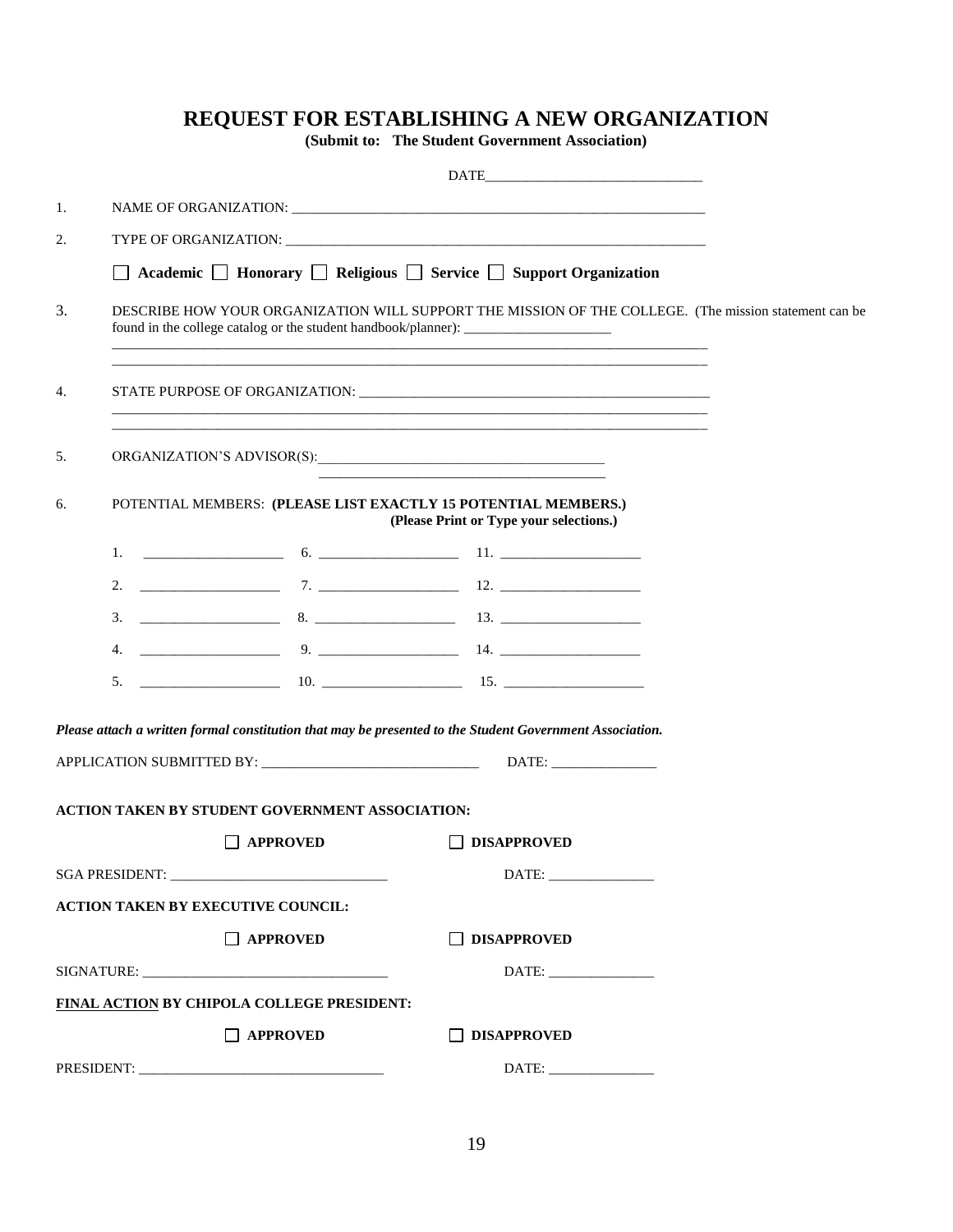# **PROCEDURE FOR REINSTATING AN ORGANIZATION**

If a previously active organization has been inactive for a period of one (1) year and wishes to become active again, the following procedures are required:

- 1. If the organization has been inactive because of a lack of membership or lack of an advisor, etc.:
	- A. Submit a constitution and a reinstatement form to the Student Government Association.
	- B. Request for reinstatement must be approved by a majority vote in the Student Government Association.
- 2. If the organization was disbanded because of an Administrative Order:
	- A. Submit a "Review of the Facts" that caused the organization to disband and a reinstatement form to the President of the College.
	- B. Approval for reinstatement, if granted by the President, will include forwarding of the request and all forms the to the Student Government Association and the Associate Vice President of Student Affairs.
	- C. Approval for reinstatement must be by a majority vote of the Student Government Association.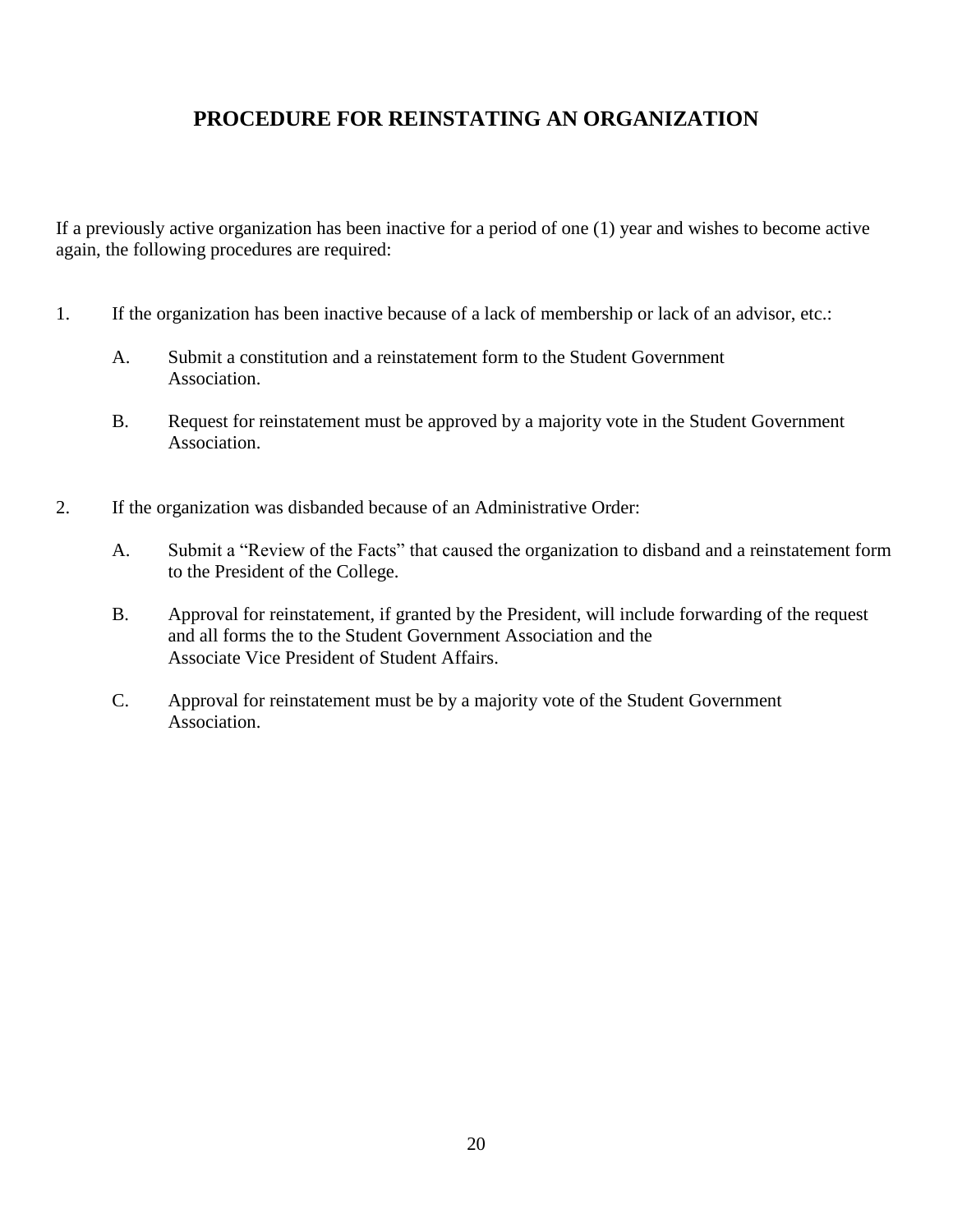#### **REQUEST FOR REINSTATING AN ORGANIZATION**

**(Submit to: The Student Government Association)**

|    |                                                        | $\text{DATE}\_$                                                                                           |  |
|----|--------------------------------------------------------|-----------------------------------------------------------------------------------------------------------|--|
| 1. |                                                        |                                                                                                           |  |
| 2. |                                                        |                                                                                                           |  |
|    |                                                        | $\Box$ Academic $\Box$ Honorary $\Box$ Religious $\Box$ Service $\Box$ Support Organization               |  |
| 3. |                                                        | DESCRIBE HOW YOUR ORGANIZATION WILL SUPPORT THE MISSION OF THE COLLEGE. (The mission statement can be     |  |
| 4. |                                                        |                                                                                                           |  |
| 5. |                                                        |                                                                                                           |  |
| 6. |                                                        | POTENTIAL MEMBERS: (PLEASE LIST EXACTLY 15 POTENTIAL MEMBERS.)<br>(Please Print or Type your selections.) |  |
|    |                                                        |                                                                                                           |  |
|    |                                                        |                                                                                                           |  |
|    | 3.                                                     |                                                                                                           |  |
|    |                                                        |                                                                                                           |  |
|    |                                                        |                                                                                                           |  |
|    |                                                        | Please attach a written formal constitution that may be presented to the Student Government Association.  |  |
|    |                                                        |                                                                                                           |  |
|    | <b>ACTION TAKEN BY STUDENT GOVERNMENT ASSOCIATION:</b> |                                                                                                           |  |
|    | $\Box$ APPROVED                                        | DISAPPROVED                                                                                               |  |
|    |                                                        |                                                                                                           |  |
|    | <b>ACTION TAKEN BY EXECUTIVE COUNCIL:</b>              |                                                                                                           |  |
|    | $\Box$ APPROVED                                        | <b>DISAPPROVED</b>                                                                                        |  |
|    |                                                        |                                                                                                           |  |
|    | FINAL ACTION BY CHIPOLA COLLEGE PRESIDENT:             |                                                                                                           |  |
|    | $\Box$ APPROVED                                        | $\Box$ DISAPPROVED                                                                                        |  |
|    |                                                        |                                                                                                           |  |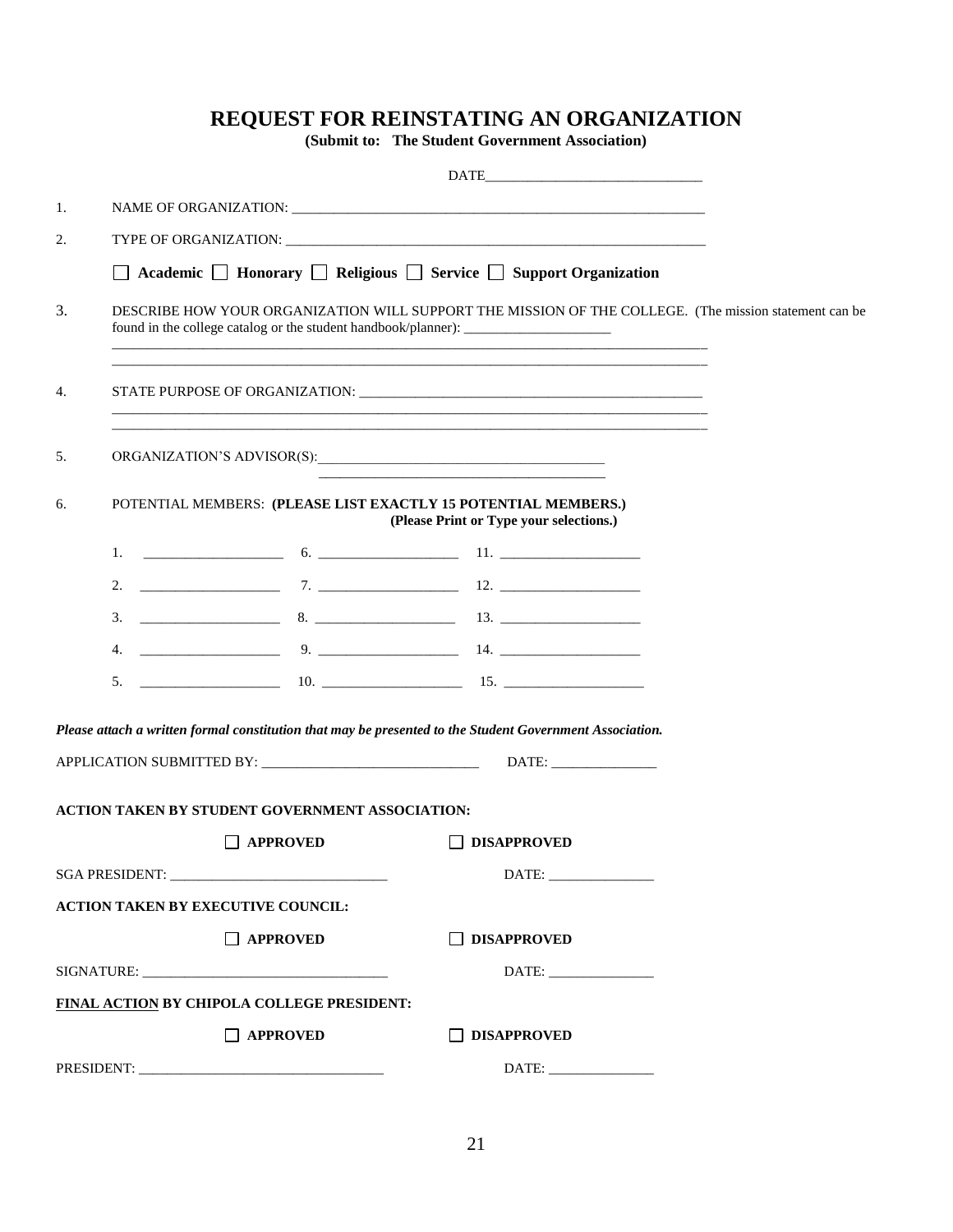# **STUDENT ACTIVITY REQUEST FORM**

This form must be completed and turned in to the Student Activities Office for approval **at least 15 business days** prior to any activity sponsored by a student organization. If a college facility is to be used, a Facility Use Request must be completed by the specified deadlines.

**EXPECTED STUDENT BEHAVIOR:** Students representing Chipola College at on/off-campus activities such as sporting events, contests, conferences, etc., shall conduct themselves in such a manner so as not to bring discredit to the college. Reports of unacceptable conduct at such affairs shall be investigated and may result in disciplinary action. All rules and regulations outlined in the Student Rights and Responsibilities must be followed in addition to these established guidelines:

1. Obey advisor(s) at all times.

2. Do not leave the hotel and/or conference site without advisor's permission.

3. Attend all required meetings unless the sponsor allows otherwise.

4. Remember that possession, sale, or consumption of alcoholic beverages on campus, or at off-campus college-sponsored activities is prohibited. Students found to be in violation of this college policy (BOT Policies 3.370 and 4.280) will be subject to penalties under the provisions of the Disciplinary Procedures as outlined in the Student Rights & Responsibilities, Code of Conduct.

5. Follow all house rules of the hotel and/or conference site.

6. Represent him/herself and Chipola in a favorable manner.

| STUDENT ACTIVITIES COORDINATOR                                              | <b>DATE</b>                           |  |
|-----------------------------------------------------------------------------|---------------------------------------|--|
| <b>APPROVED</b>                                                             | <b>DISAPPROVED</b>                    |  |
|                                                                             |                                       |  |
| SIGNATURES OF THREE CHAPERONS:                                              | SIGNATURE(S) OF ORGANIZATION ADVISOR: |  |
| ARRANGEMENTS FOR CLEAN UP AFTER ACTIVITY:                                   |                                       |  |
|                                                                             |                                       |  |
| IF TICKETS, SERVICES, OR MERCHANDISE ARE SOLD, PLEASE STATE ITEM AND PRICE. |                                       |  |
|                                                                             |                                       |  |
|                                                                             |                                       |  |
|                                                                             |                                       |  |
|                                                                             |                                       |  |
|                                                                             |                                       |  |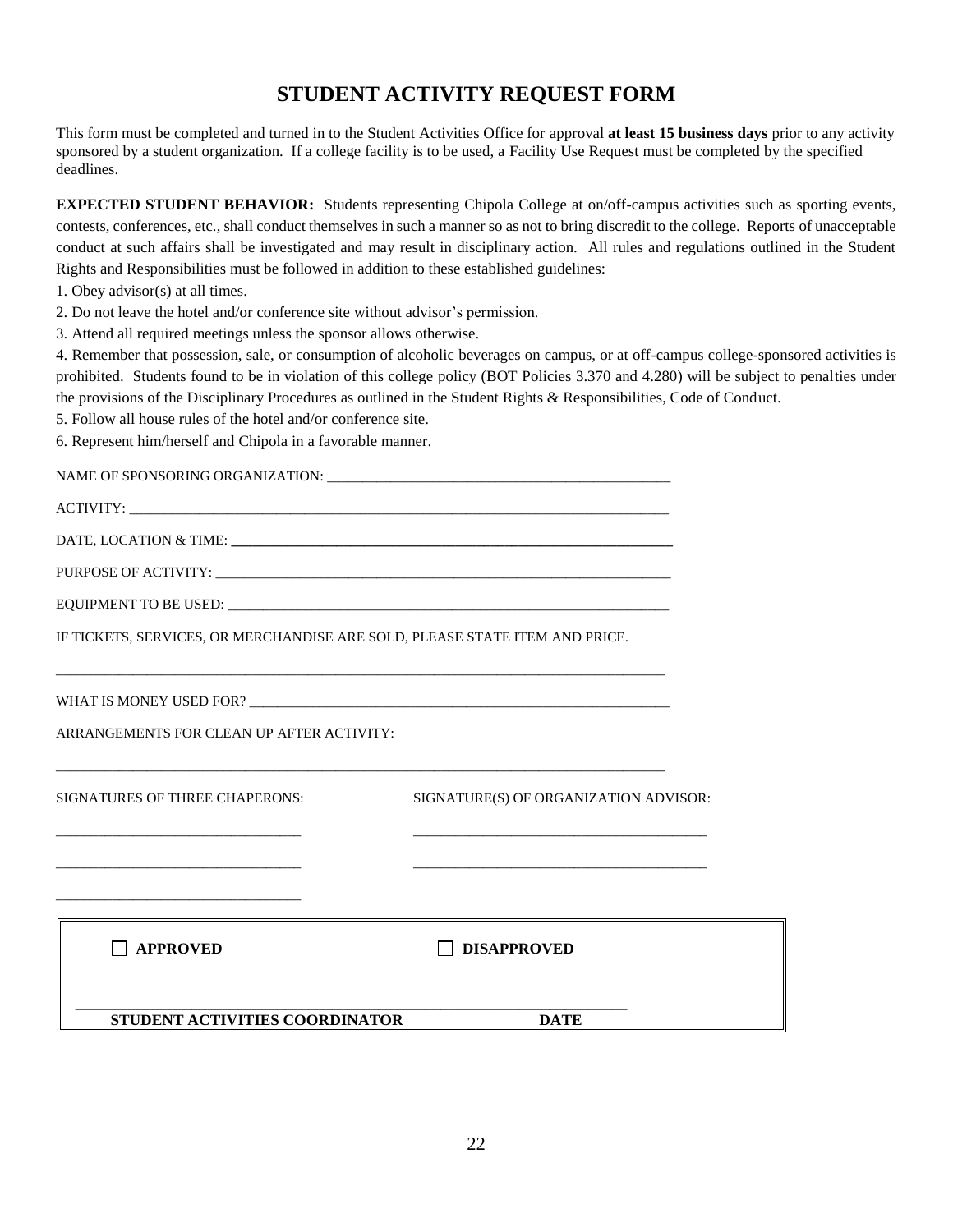# **ACTIVITIES FUND REQUEST FORM STUDENT ACTIVITIES OFFICE**

#### **PLEASE ATTACH THIS FORM TO COMPLETED PURCHASE ORDER OR CHECK REQUEST.**

| <b>Amount Requested</b> | $\mathbb{S}$ |                                                                                                                                                                                                                                                                                                                                                                                                              |  |
|-------------------------|--------------|--------------------------------------------------------------------------------------------------------------------------------------------------------------------------------------------------------------------------------------------------------------------------------------------------------------------------------------------------------------------------------------------------------------|--|
|                         |              |                                                                                                                                                                                                                                                                                                                                                                                                              |  |
|                         |              | Phone: $\qquad \qquad$                                                                                                                                                                                                                                                                                                                                                                                       |  |
|                         |              | Phone: $\frac{1}{\sqrt{1-\frac{1}{2}}\sqrt{1-\frac{1}{2}}\sqrt{1-\frac{1}{2}}\sqrt{1-\frac{1}{2}}\sqrt{1-\frac{1}{2}}\sqrt{1-\frac{1}{2}}\sqrt{1-\frac{1}{2}}\sqrt{1-\frac{1}{2}}\sqrt{1-\frac{1}{2}}\sqrt{1-\frac{1}{2}}\sqrt{1-\frac{1}{2}}\sqrt{1-\frac{1}{2}}\sqrt{1-\frac{1}{2}}\sqrt{1-\frac{1}{2}}\sqrt{1-\frac{1}{2}}\sqrt{1-\frac{1}{2}}\sqrt{1-\frac{1}{2}}\sqrt{1-\frac{1}{2}}\sqrt{1-\frac{1}{2$ |  |
|                         |              | Purpose                                                                                                                                                                                                                                                                                                                                                                                                      |  |

\_\_\_\_\_\_\_\_\_\_\_\_\_\_\_\_\_\_\_\_\_\_\_\_\_\_\_\_\_\_\_\_\_\_\_\_\_\_\_\_\_\_\_\_\_\_\_\_\_\_\_\_\_\_\_\_\_\_\_\_\_\_\_\_\_\_\_\_\_\_\_\_

It is hereby agreed that the aforementioned organization should participate in the following campus activities (if scheduled) to be eligible for Student Activities Funds: Fall Festival, Homecoming Week, Spring Frolics and SGA meetings – as needed.

Advisor Signature

\_\_\_\_\_\_\_\_\_\_\_\_\_\_\_\_\_\_\_\_\_\_\_\_\_\_\_\_\_\_\_\_\_\_\_\_\_\_\_\_\_\_

| <b>APPROVED</b>                       | <b>DISAPPROVED</b> |
|---------------------------------------|--------------------|
| <b>Student Activities Coordinator</b> | Date               |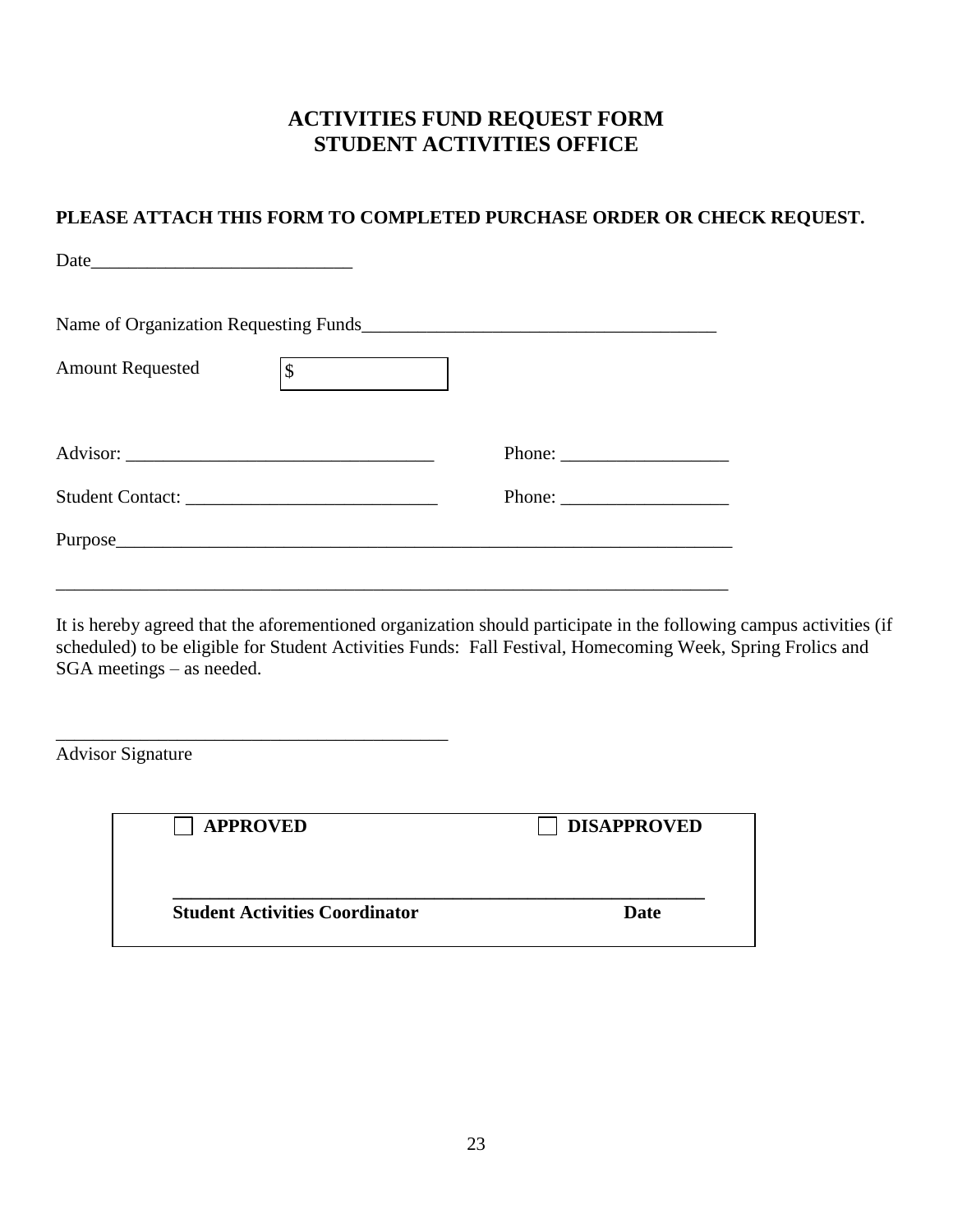# 24

# **ACTIVITIES FUND CONTRACT**

Each organization is entitled to receive a maximum of \$375.00 per semester toward legitimate expenses. Unused funds may accumulate over the course of the year, but will not roll over into the next fiscal year (July 1). To be eligible to receive funds, this form must be completed at the beginning of the Fall Semester and the organization should participate in the following activities:

\*Student Organization Day – Display Table (manned) – September 8, 2021 – Bldg. Z (optional)

\*Fall Festival – September 30, 2021 – Cafeteria Lawn

\*Homecoming Week – January 31 - February 5, 2022

Introduction of Homecoming Candidates – January 26, 2022 - Cafeteria

\*Spring Frolics – TBA

\*Have a representative attend SGA meetings to give an activity report - as needed

#### **Monday's, 1:30 p.m. – Cafeteria, Bldg. K, Room 105**

To request funds, the organization advisor must complete an Activities Fund Request Form (page 23) one week in advance. If an organization uses funds but is not in compliance with the Activities Fund Contract, the organization will be required to repay the total amount of expended funds to the college.

|                | as Advisor for |                | do hereby |
|----------------|----------------|----------------|-----------|
| (Advisor name) |                | (Organization) |           |

\_\_\_\_\_\_\_\_\_\_\_\_\_\_\_\_\_\_\_\_\_\_\_\_\_\_\_\_\_\_\_ \_\_\_\_\_\_\_\_\_\_\_\_\_\_\_\_\_\_

agree to the requirements listed above for the use of Student Activities Funds.

(Signature) Organization Advisor (Date)

**\_\_\_\_\_\_\_\_\_\_\_\_\_\_\_\_\_\_\_\_\_\_\_\_\_\_\_\_\_\_\_ \_\_\_\_\_\_\_\_\_\_\_\_\_\_\_\_\_\_** (Signature) Student Activities Coordinator (Date)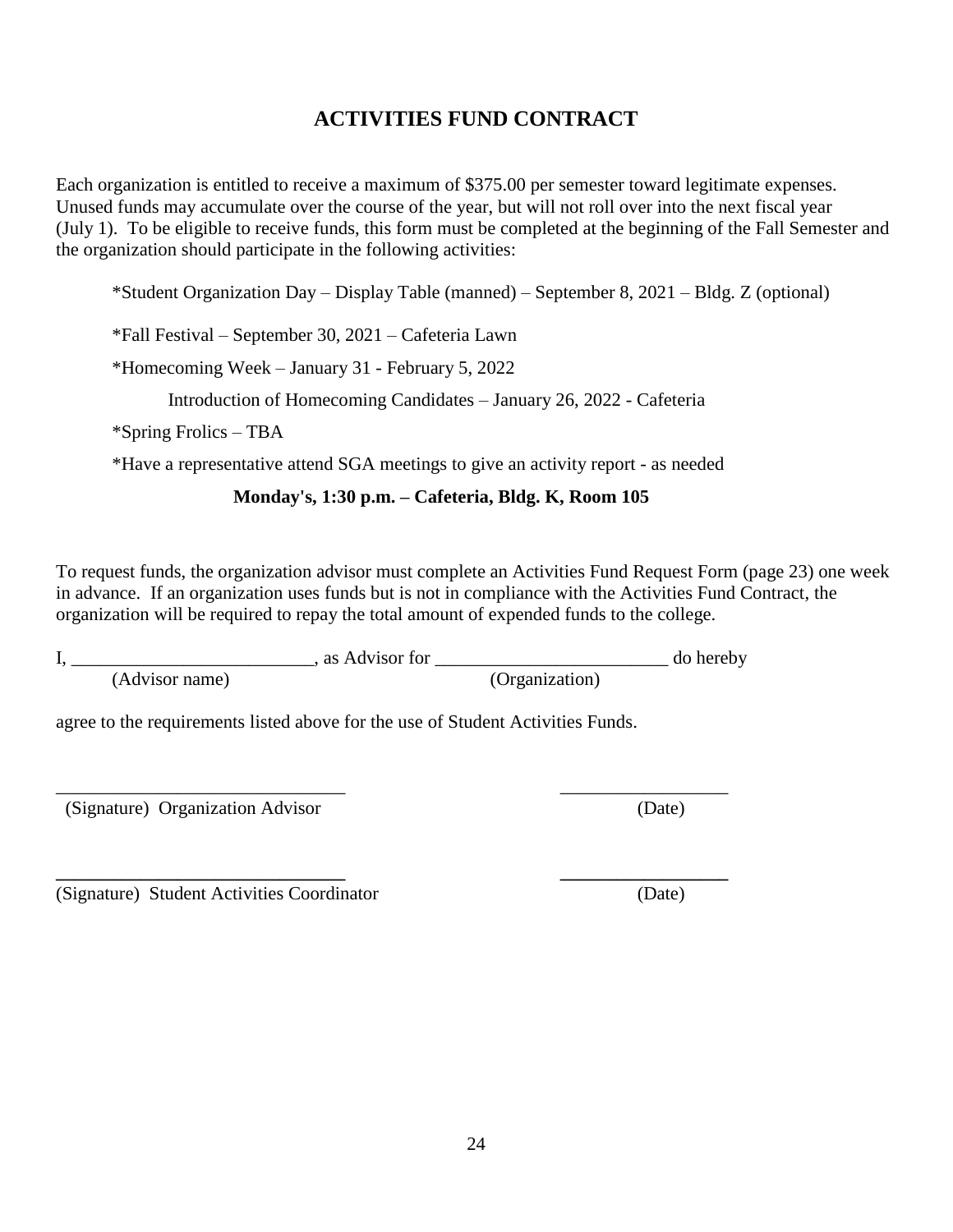# **CHIPOLA COLLEGE AGREEMENT FOR OFF CAMPUS COLLEGE ACTIVITY**

*(PLEASE PRINT)*

**\_\_\_\_\_\_\_\_\_\_\_\_\_\_\_\_\_\_\_\_\_\_\_\_\_\_\_\_\_\_\_\_\_\_\_\_\_\_\_ \_\_\_\_\_\_\_\_\_\_\_\_\_\_\_\_\_\_\_\_\_\_\_\_\_\_\_\_\_\_\_\_\_\_\_\_\_\_\_\_\_\_**

**STUDENT / PARTICIPANT NAME DEPARTMENT & COURSE**

**STUDENT ID NUMBER DATE OF BIRTH** 

**\_\_\_\_\_\_\_\_\_\_\_\_\_\_\_\_\_\_\_\_\_\_\_\_\_\_\_\_\_\_\_\_\_\_\_\_\_\_\_ \_\_\_\_\_\_\_\_\_\_\_\_\_\_\_\_\_\_\_\_\_\_\_\_\_\_\_\_\_\_\_\_\_\_\_\_\_\_\_\_\_\_\_**

**To Students and their Parents:**

**The two agreements below are designed primarily to protect our group members in the event that an emergency might require the immediate action parents would take if they were present and also, as a necessary precaution, to protect Chipola College from claims which might be made by members of the group and their parents.**

**In the years the college has been sponsoring off campus activities, incidents of the type covered by these agreements have been negligible. However, parents would not wish their sons or daughters to join a group under the auspices of an organization which disregarded even the remotest contingency.**

**We recommend that you read the provisions of this agreement carefully and if not fully understood, please consult with your attorney.**

#### RELEASE

**As a student/participant of Chipola College, I do willingly execute this release in the consideration of the educational benefit to be derived by me by my participation in (specify the type of activity and** 

**duration)\_\_\_\_\_\_\_\_\_\_\_\_\_\_\_\_\_\_\_\_\_\_\_\_\_\_\_\_\_\_\_\_\_\_\_\_\_\_\_\_\_\_. I hereby release from liability and hold Chipola College harmless from any and all claims and causes of action which might be brought by me or my parents or dependents for loss of property, personal injury or death sustained by me arising out of any travel or activity conducted by or under the control of Chipola College. It is understood that Chipola College as used herein shall include the employees, administrators, agents, and Board of Trustees of Chipola College.**

**\_\_\_\_\_\_\_\_\_\_\_\_\_\_\_\_\_\_\_\_\_\_\_\_\_\_\_\_\_\_\_\_ \_\_\_\_\_\_\_\_\_\_\_\_\_\_\_\_\_\_\_\_\_\_\_\_\_\_\_\_\_\_\_\_\_\_\_\_\_\_\_\_\_\_\_ DATE SIGNATURE OF STUDENT / PARTICIPANT**

\* \* \* \* \* \* \* \* \* \* \* \* \* \* \* \* \* \* \* \* \* \* \* \* \* \* \*

**FOR STUDENTS/PARTICIPANTS UNDER THE AGE OF 18:**

**I HEREBY APPROVE THE FOREGOING AGREEMENT AND JOIN IN THE FOREGOING RELEASE.**

\_\_\_\_\_\_\_\_\_\_\_\_\_\_\_\_\_\_\_\_\_\_\_\_\_\_\_\_\_\_\_\_ \_\_\_\_\_\_\_\_\_\_\_\_\_\_\_\_\_\_\_\_\_\_\_\_\_\_\_\_\_\_\_\_\_\_\_\_\_\_\_\_\_\_\_\_ **DATE SIGNATURE OF PARENT OR GUARDIAN**

**\*If accident/incident occurs, please contact the Associate Vice President of Human Resources ASAP\* \*\*Wendy Pippen at 850-718-2269 or [pippenw@chipola.edu\\*](mailto:pippenw@chipola.edu)\***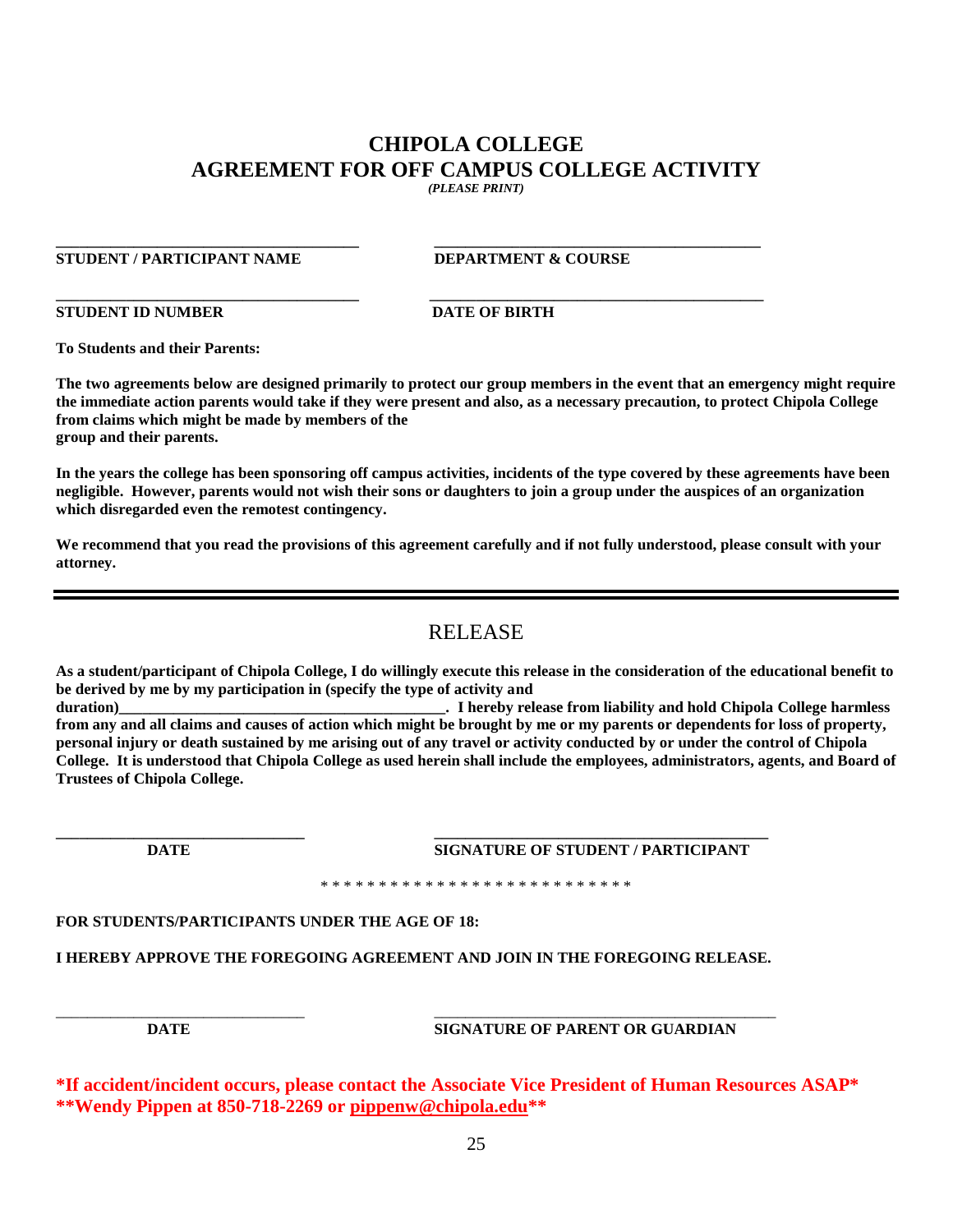#### **CHIPOLA COLLEGE PERMISSION FOR EMERGENCY TREATMENT**

**STUDENT / PARTICIPANT NAME STUDENT ID NUMBER** 

**\_\_\_\_\_\_\_\_\_\_\_\_\_\_\_\_\_\_\_\_\_\_\_\_\_\_\_\_\_ \_\_\_\_\_\_\_\_\_\_\_\_\_\_\_\_\_\_\_\_\_\_\_\_\_\_\_\_\_**

**I / We hereby authorize the appointed representative(s) of Chipola College to obtain and authorize medical treatment as is necessary to protect the well-being of myself/my child, including authorization for emergency treatment, anesthesia, and/or surgery as deemed necessary.** 

**Further, I / We do hereby release and agree to hold harmless Chipola College and its representatives from any and all claims which may arise from said medical treatment.**

**\_\_\_\_\_\_\_\_\_\_\_\_\_\_\_\_\_\_\_\_\_\_\_\_\_\_\_\_\_\_\_\_\_\_\_\_\_\_\_\_ \_\_\_\_\_\_\_\_\_\_\_\_\_\_\_\_\_\_\_\_ SIGNATURE OF STUDENT / PARTICIPANT DATE** 

**FOR STUDENTS / PARTICIPANTS UNDER THE AGE OF 18:**

**I hereby certify that all of the above information given is true and accurate.**

**\_\_\_\_\_\_\_\_\_\_\_\_\_\_\_\_\_\_\_\_\_\_\_\_\_\_\_\_\_\_\_\_\_\_\_\_\_\_\_ \_\_\_\_\_\_\_\_\_\_\_\_\_\_\_\_\_\_\_\_\_ SIGNATURE OF PARENT OR GUARDIAN DATE**

**NOTE: On rare occasions an emergency requiring hospitalization, surgery, and/or other medical treatment develops. Since in some countries/states students under 18 years of age might not be administered an anesthetic or operated upon without the written consent of the parent or guardian, we request that the parent or guardian sign this document in order to prevent a dangerous delay in the administration of emergency medical attention.** 

**Emergency Medical Information:**

**Do you suffer from any of the following conditions:**

| <b>Allergies</b> | Asthma                                   | <b>Convulsions</b><br>Diabetes Fainting Spells Bleeding Disorders                                  | <b>Heart Trouble</b><br><b>Other</b> (list) |  |
|------------------|------------------------------------------|----------------------------------------------------------------------------------------------------|---------------------------------------------|--|
|                  | Do you wear: Contact Lens _____ Dentures |                                                                                                    |                                             |  |
|                  |                                          | Are you currently taking any medications? (Please list)__________________________                  |                                             |  |
|                  |                                          | *If accident/incident occurs, please contact the Associate Vice President of Human Resources ASAP* |                                             |  |

**\*\*Wendy Pippen at 850-718-2269 or [pippenw@chipola.edu\\*](mailto:pippenw@chipola.edu)\***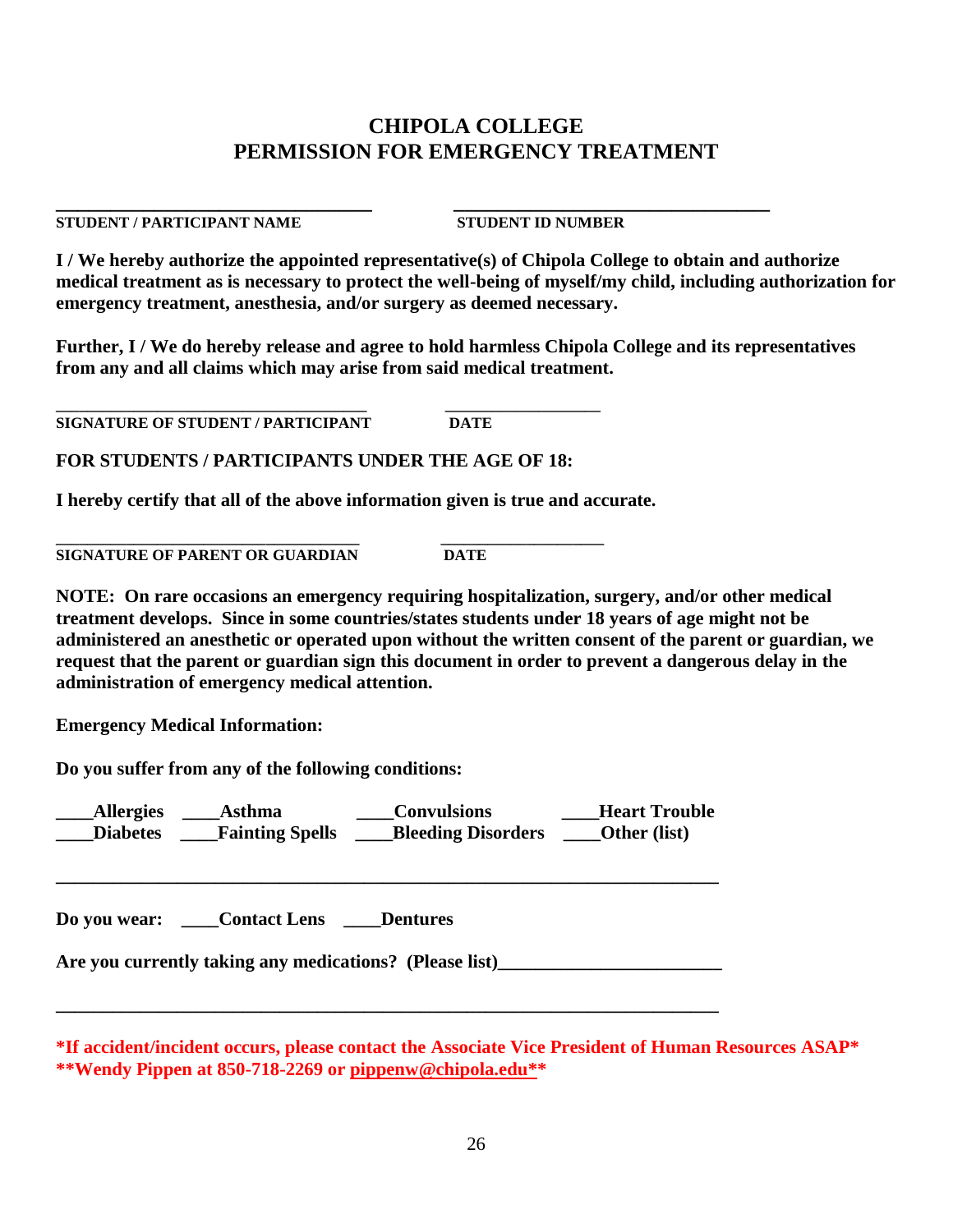# **CHIPOLA COLLEGE EMERGENCY CONTACT INFORMATION**

**This document and its contents constitute a student record and are exempt from public records under 1002.22 and 1006.52, Florida Statutes. The contents of this document can only be disclosed in accordance with the Student's / Participant's and/or Parent's consent.**

| <b>STUDENT / PARTICIPANT NAME</b>                                              | <b>STUDENT ID NUMBER</b> |
|--------------------------------------------------------------------------------|--------------------------|
|                                                                                |                          |
|                                                                                |                          |
|                                                                                |                          |
| <b>EMERGENCY CONTACT:</b>                                                      |                          |
|                                                                                |                          |
|                                                                                | <b>ALTERNATE PHONE:</b>  |
| ADDRESS: ADDRESS:                                                              |                          |
|                                                                                |                          |
| I hereby certify that all of the above information given is true and accurate. |                          |
| SIGNATURE OF STUDENT / PARTICIPANT                                             | <b>DATE</b>              |
| <b>FOR STUDENTS / PARTICIPANTS UNDER THE AGE OF 18:</b>                        |                          |
| I hereby certify that all of the above information given is true and accurate. |                          |

**\_\_\_\_\_\_\_\_\_\_\_\_\_\_\_\_\_\_\_\_\_\_\_\_\_\_\_\_\_\_\_\_\_\_\_\_\_\_\_ \_\_\_\_\_\_\_\_\_\_\_\_\_\_\_\_\_\_\_\_\_ SIGNATURE OF PARENT OR GUARDIAN DATE**

**\*This information shall be only disclosed to a healthcare facility should the student / participant require medical services and is unable to personally convey the information to the medical service provider.**

**\*If accident/incident occurs, please contact the Associate Vice President of Human Resources ASAP\* \*\*Wendy Pippen at 850-718-2269 or [pippenw@chipola.edu\\*](mailto:pippenw@chipola.edu)\***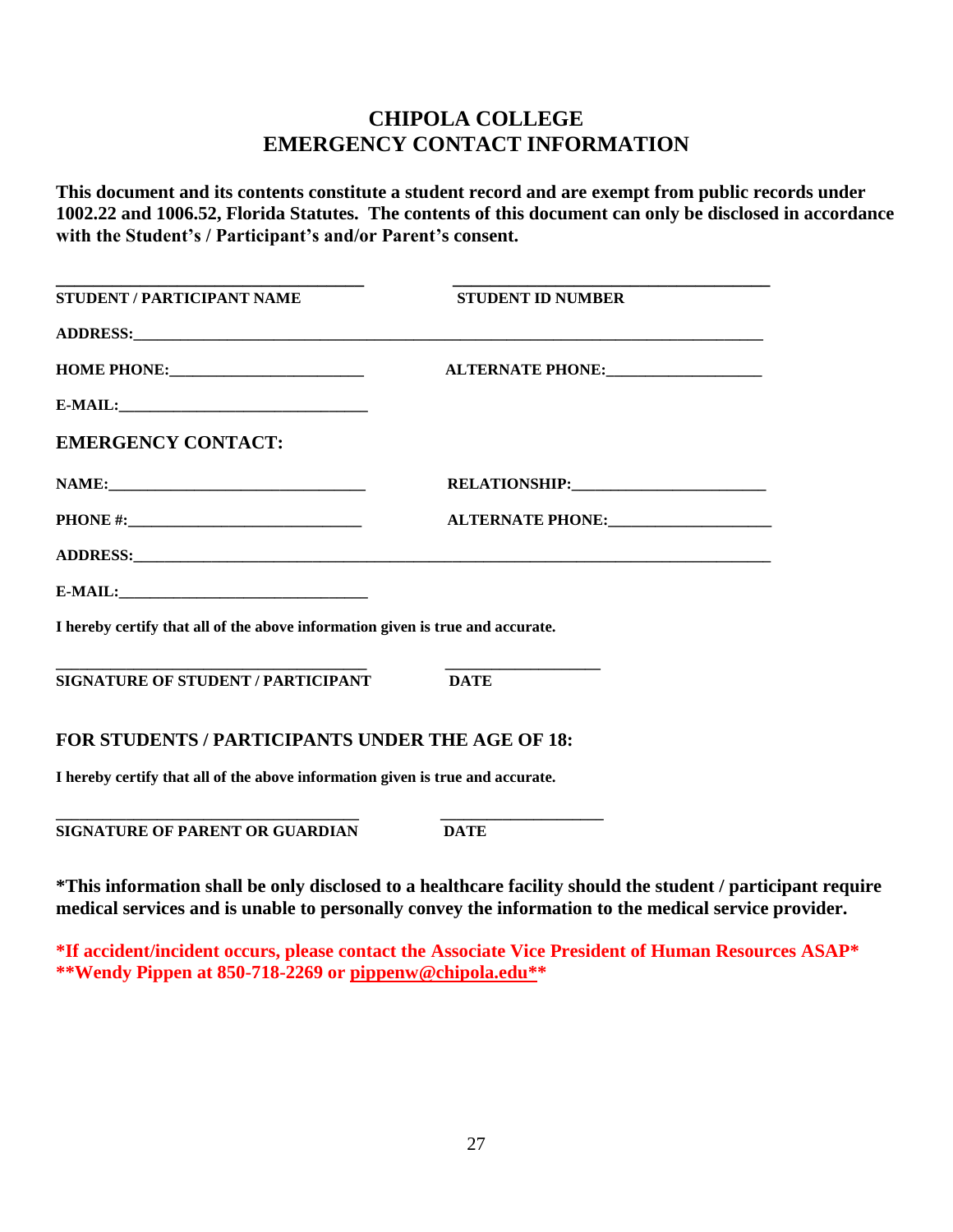#### **ASSUMPTION OF RISK FORM FOR OFF CAMPUS TRAVEL CHIPOLA COLLEGE STUDENT ACTIVITIES**

|          |                                   | STUDENT NUMBER:                                                                                                                                                                                                                |
|----------|-----------------------------------|--------------------------------------------------------------------------------------------------------------------------------------------------------------------------------------------------------------------------------|
|          | (Please Print Or Type)            |                                                                                                                                                                                                                                |
|          |                                   |                                                                                                                                                                                                                                |
|          |                                   |                                                                                                                                                                                                                                |
|          |                                   |                                                                                                                                                                                                                                |
|          |                                   |                                                                                                                                                                                                                                |
|          |                                   | PURPOSE: New York Contact the Contact of the Contact of the Contact of the Contact of the Contact of the Contact of the Contact of the Contact of the Contact of the Contact of the Contact of the Contact of the Contact of t |
|          |                                   |                                                                                                                                                                                                                                |
|          |                                   |                                                                                                                                                                                                                                |
|          |                                   | <b>OFF CAMPUS TRAVEL RULES</b>                                                                                                                                                                                                 |
| 1.<br>2. | Obey advisor( $s$ ) at all times. | Do not leave the hotel and/or conference site without the advisor(s) permission.                                                                                                                                               |

- 3. Attend all required meetings unless the advisor(s) allow otherwise.
- 4. Remember that possession, sale, or consumption of alcoholic beverages on campus, or at off-campus college-sponsored activities is prohibited. Students found to be in violation of this college policy (BOT Policies 3.370 and 4.280) will be subject to penalties under the provisions of the Disciplinary Procedures as outlined in the Student Rights & Responsibilities, Code of Conduct.
- 5. Follow all house rules of the hotel and/or conference site.
- 6. Represent yourself and Chipola in a favorable manner.

I have read and understand fully the above rules pertaining to off campus travel, and agree to abide by these rules to the best of my ability. Furthermore, I understand that there are certain risks involved in traveling off campus and I am willing to assume responsibility for these risks. I also understand that I will be held responsible for any property damage on this trip that might result from my neglect or misuse.

| <b>SIGNATURE:</b>            | DATE: |
|------------------------------|-------|
| <b>ADVISOR(S) SIGNATURE:</b> | DATE: |

**\*If accident/incident occurs, please contact the Associate Vice President of Human Resources ASAP\* \*\*Wendy Pippen at 850-718-2269 or [pippenw@chipola.edu\\*](mailto:pippenw@chipola.edu)\***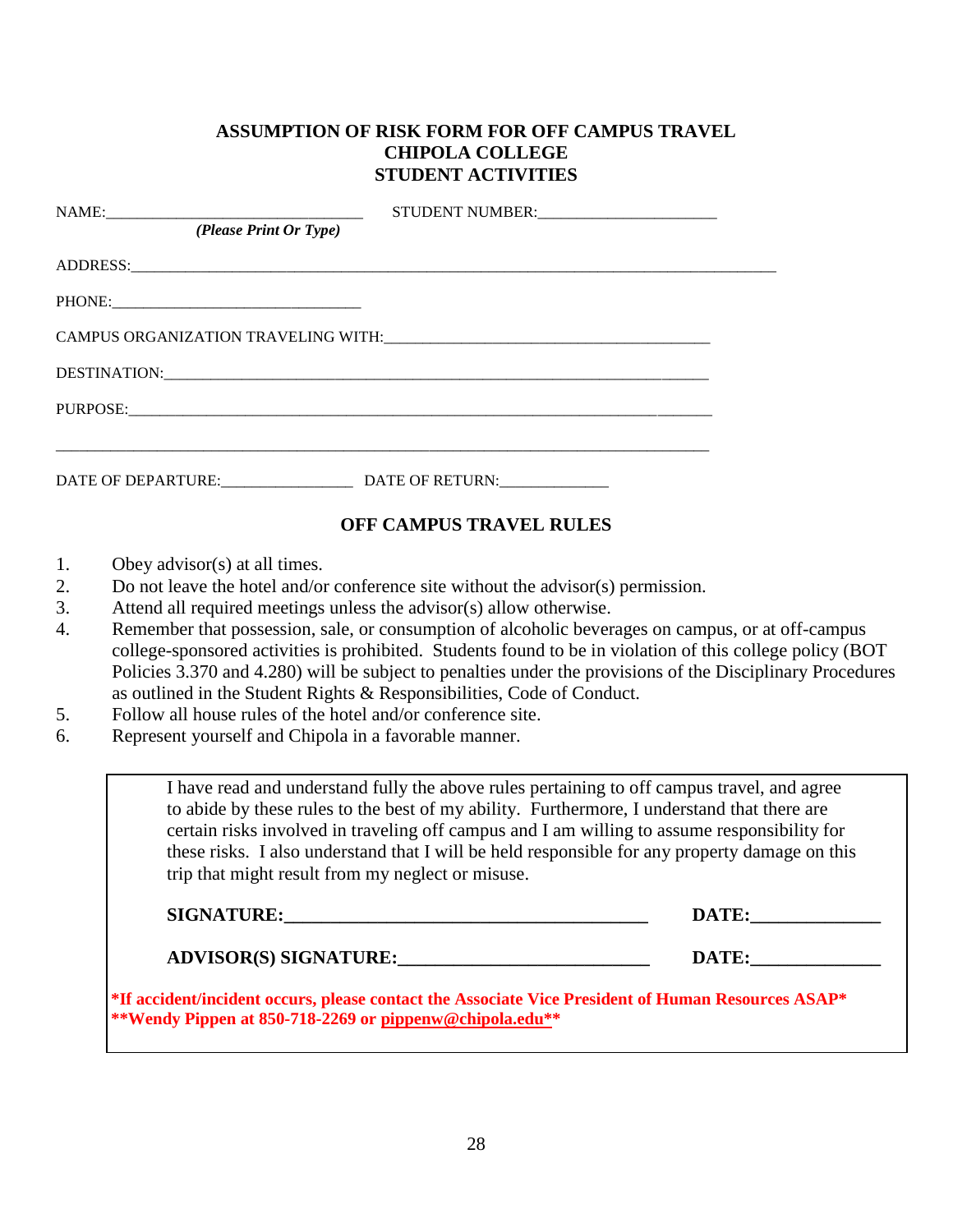

# **Student Officially Excused for College Activities**

| <b>College Activity</b>                 |                                                                              |
|-----------------------------------------|------------------------------------------------------------------------------|
| Activity begins<br><b>Activity Ends</b> | Class Period and Date<br>Class Period and Date                               |
|                                         |                                                                              |
|                                         | <i><b>List names of students, last name first, in alphabetical order</b></i> |
| 1.                                      | 16.                                                                          |
| 2.                                      | 17.                                                                          |
| 3.                                      | 18.                                                                          |
| 4.                                      | 19.                                                                          |
| 5.                                      | 20.                                                                          |
| 6.                                      | 21.                                                                          |
| 7.                                      | 22.                                                                          |
| 8.                                      | 23.                                                                          |
| 9.                                      | 24.                                                                          |
| 10.                                     | 25.                                                                          |
| 11.                                     | 26.                                                                          |
| 12.                                     | 27.                                                                          |
| 13.                                     | 28.                                                                          |
| 14.                                     | 29.                                                                          |
| 15.                                     | 30.                                                                          |
| Sponsor's Approval                      | Date                                                                         |
| <b>Immediate Supervisor</b>             | Date                                                                         |
| Associate VP, Student Services          | Date                                                                         |
| VP, Instruction                         | Date                                                                         |
|                                         |                                                                              |

#### **Directions:**

- 1. This form should be initiated electronically by the sponsor, approved by the sponsor's immediate supervisor or Department Dean and sent to the office of the Director of Student Services.
- 2. The Director of Student Services will send it to the office of the Vice President of
- Instruction five days before the college activity takes place.
- 3. The Vice President's office will e-mail the form to faculty and staff.

ACD 11 Revised: Spring, 2019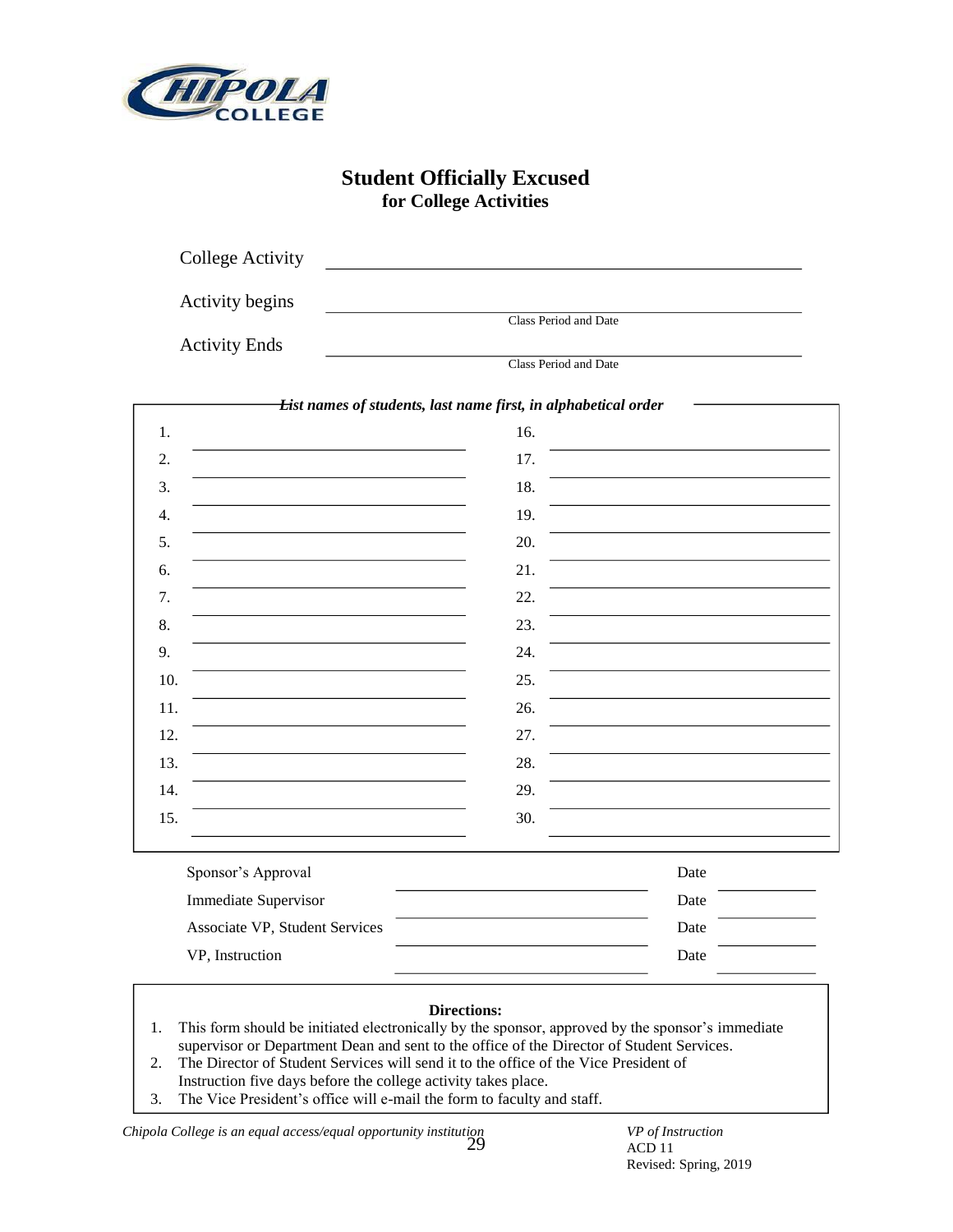

#### 3094 Indian Circle Marianna, Fl. 32446-2053

# **Facility Use Request**

Before filling out this form, check availability of facility with the Office of Facilities Coordinator (Extension 2254).

**Send this request to the Office of Facilities Coordinator at least two weeks before activity date.**

#### **PART I: REQUEST**

| 1. Name/Organization                                                                                                                                                                                                                                                                                                                                                                                                |                               |                 |              |                                                                 |
|---------------------------------------------------------------------------------------------------------------------------------------------------------------------------------------------------------------------------------------------------------------------------------------------------------------------------------------------------------------------------------------------------------------------|-------------------------------|-----------------|--------------|-----------------------------------------------------------------|
| 2. Address                                                                                                                                                                                                                                                                                                                                                                                                          |                               |                 |              |                                                                 |
| Facility to be Used<br>3.                                                                                                                                                                                                                                                                                                                                                                                           |                               |                 |              |                                                                 |
| Purpose<br>4.                                                                                                                                                                                                                                                                                                                                                                                                       |                               |                 |              |                                                                 |
| 5. Date of Use                                                                                                                                                                                                                                                                                                                                                                                                      |                               | 6. Time<br>From |              | To                                                              |
| 7. Describe Equipment/Setup Needed                                                                                                                                                                                                                                                                                                                                                                                  |                               |                 |              | (Be specific and comprehensive. Changes may not be made later.) |
| Computer                                                                                                                                                                                                                                                                                                                                                                                                            | Laptop                        | <b>Internet</b> | Sound        | lPrinter                                                        |
| Wireless Access for Presenter                                                                                                                                                                                                                                                                                                                                                                                       | Wireless Access for Attendees |                 | Microphone   | Projector                                                       |
|                                                                                                                                                                                                                                                                                                                                                                                                                     | (how many)                    |                 |              |                                                                 |
|                                                                                                                                                                                                                                                                                                                                                                                                                     |                               |                 |              |                                                                 |
|                                                                                                                                                                                                                                                                                                                                                                                                                     |                               |                 |              |                                                                 |
|                                                                                                                                                                                                                                                                                                                                                                                                                     |                               |                 |              |                                                                 |
|                                                                                                                                                                                                                                                                                                                                                                                                                     |                               |                 |              |                                                                 |
|                                                                                                                                                                                                                                                                                                                                                                                                                     |                               |                 |              |                                                                 |
|                                                                                                                                                                                                                                                                                                                                                                                                                     |                               |                 |              |                                                                 |
| Each person or group using the above facility understands and agrees to the following conditions:<br>a. The college assumes no liability for any personal injuries or loss of property resulting from use of the facility.<br>b. Any individual or group agrees to comply with all college rules and regulations.<br>c. Any individual or group is responsible for any loss by theft or damage to college property. |                               |                 |              |                                                                 |
| 8. Custodial services required □ Yes                                                                                                                                                                                                                                                                                                                                                                                | No                            |                 |              |                                                                 |
| Contract attached (Not required of campus group covered by Chipola insurance) □ Yes □ Not Applicable                                                                                                                                                                                                                                                                                                                |                               |                 |              |                                                                 |
| 10. Signature of Requestor or Sponsor                                                                                                                                                                                                                                                                                                                                                                               |                               |                 |              | 11. Date                                                        |
| 12. Requestor may be contacted at Phone                                                                                                                                                                                                                                                                                                                                                                             |                               |                 | <b>Hours</b> |                                                                 |
| 13. If student organization, the signature of Vice President of Student Affairs.                                                                                                                                                                                                                                                                                                                                    |                               |                 |              |                                                                 |
|                                                                                                                                                                                                                                                                                                                                                                                                                     |                               |                 | 14. Date     |                                                                 |
| Use of the facility is NOT CONFIRMED until requestor receives a return copy of this form with<br>approvals checked off.                                                                                                                                                                                                                                                                                             |                               |                 |              |                                                                 |

# **PART II: APPROVAL**

| 1. Building Supervisor (If Applicable): $\Box$ Approved $\Box$ Disapproved* |                                     | Date | Initials |
|-----------------------------------------------------------------------------|-------------------------------------|------|----------|
| 2. Facilities Coordinator:                                                  | $\Box$ Approved $\Box$ Disapproved* | Date | Initials |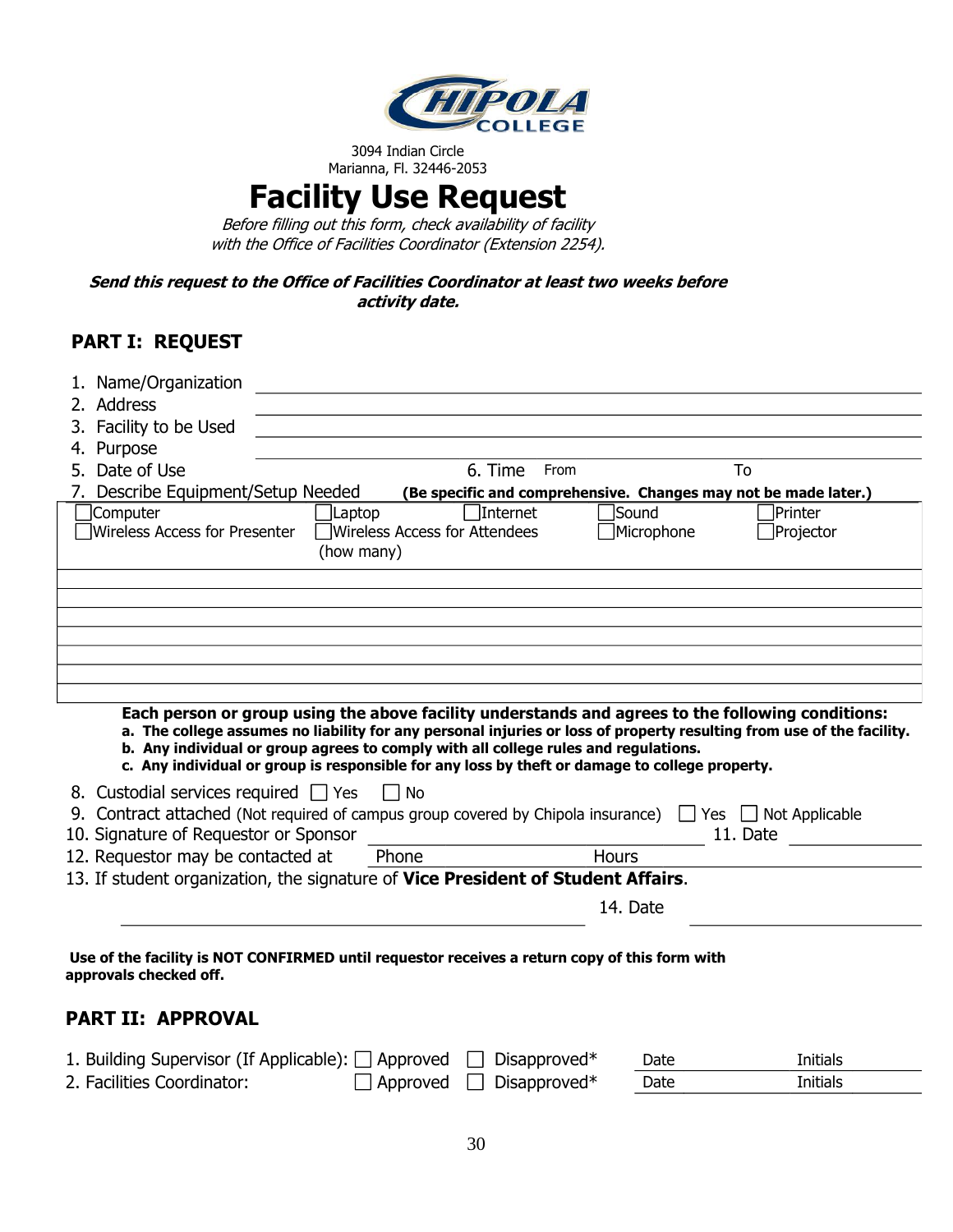

# Independent Contractor Agreement (ICA)

| Service as required by law.<br>Independent Contractor |             | is not covered by college insurance, including worker's compensation and that the College will not<br>withhold income tax or social security, but will report the amount of compensation to the Internal Revenue |      |
|-------------------------------------------------------|-------------|------------------------------------------------------------------------------------------------------------------------------------------------------------------------------------------------------------------|------|
| reasonable amount for such services.                  |             | The services listed are required and the amount being recommended represents a standard or                                                                                                                       |      |
|                                                       | Charge to:  |                                                                                                                                                                                                                  |      |
|                                                       | Department# | <b>GL Code</b>                                                                                                                                                                                                   |      |
| <b>Budget Head</b>                                    | Date        | Vice President of Finance                                                                                                                                                                                        | Date |

**Note: This contract is not valid unless all required signatures have been obtained.**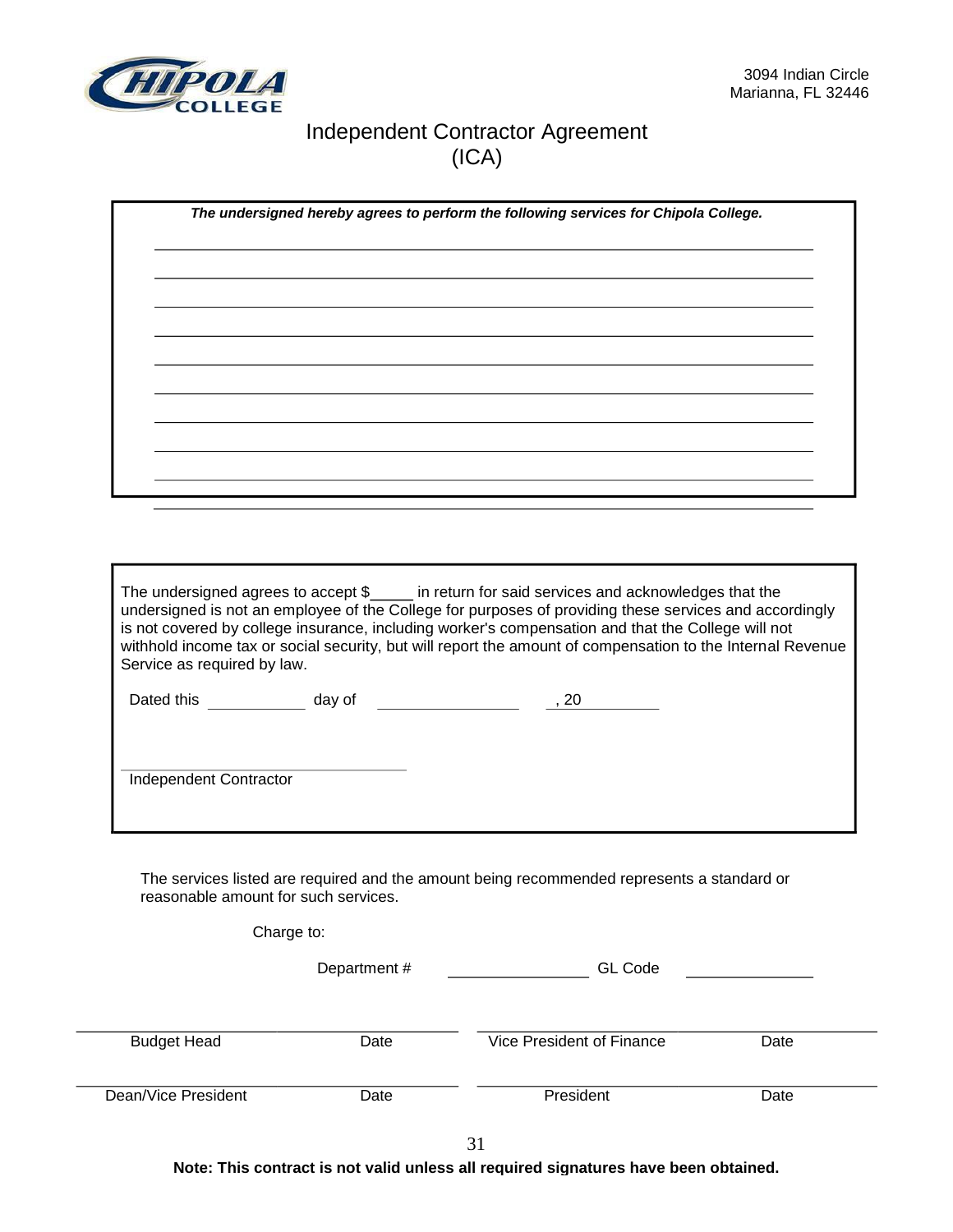

**Part I - REQUEST - TO BE COMPLETED BY TRIP SPONSOR**

| 1. Date of Request                |                                                                                                       |  |  |
|-----------------------------------|-------------------------------------------------------------------------------------------------------|--|--|
| 2. Organization                   |                                                                                                       |  |  |
| 3. Purpose of Trip                |                                                                                                       |  |  |
| 4. Destination                    |                                                                                                       |  |  |
| 5. Departure Date                 | 6. Time                                                                                               |  |  |
| 7. Return Date                    | 8. Time                                                                                               |  |  |
| 9. Number to be transported       |                                                                                                       |  |  |
|                                   | <b>Students</b><br>College Employees<br>Other                                                         |  |  |
|                                   | (Contact the office of Administrative Services if any riders fall into the "Other" category.)         |  |  |
| 10.                               | pre K-12 students (including dual-enrollment, athletic recruits etc.) will be transported.            |  |  |
|                                   | pre K-12 students will not be transported.                                                            |  |  |
|                                   | I understand that if pre K-12 students are transported that the driver must possess a                 |  |  |
|                                   | Commercial Drivers License (CDL) with passenger (P) and student (S) endorsements                      |  |  |
|                                   | regardless of the vehicle used.                                                                       |  |  |
| 11. Vehicle requested (Check One) |                                                                                                       |  |  |
|                                   | Bus #1 White (35 plus driver) CDL Class A or B with P & S endorsements required.                      |  |  |
|                                   | Bus #2 White (37 plus driver) CDL Class A or B with P & S endorsements required.                      |  |  |
|                                   | Mini-Bus #4 (25 plus driver) CDL Class A, B or C with P $\&$ S endorsements required.                 |  |  |
|                                   | Van (14 plus driver) 5 passenger minimum required. CDL A, B, or C with P & S endorsements required to |  |  |
|                                   | transport pre-K through grade 12 students                                                             |  |  |
| 12. Driver's Name:                |                                                                                                       |  |  |
|                                   | License No., Class & Endorsements:                                                                    |  |  |
|                                   | 13. Sponsor's Approval. I attest that the information contained is true and correct and any changes   |  |  |
|                                   | shall be submitted for approval consistent with the original process prior to the use of the vehicle. |  |  |
| Signature                         | Date                                                                                                  |  |  |
|                                   |                                                                                                       |  |  |

#### **Part II - Approval and Reservation of Vehicle – To Be Completed by Property/Inventory and Records Coordinator**

Signature Date

#### **Part III – Trip Report – To Be Completed by Driver/Sponsor/Sponsor's Designee**

| .<br><b>THE WALL</b><br>To be completed by Briver/Sponsor/Sponsor s Designee                     |                                                                                                                          |  |  |
|--------------------------------------------------------------------------------------------------|--------------------------------------------------------------------------------------------------------------------------|--|--|
| 17. Beginning Odometer                                                                           | 18. Ending Odometer                                                                                                      |  |  |
| 19. Total Miles                                                                                  | 20. Credit Card                                                                                                          |  |  |
| 21. Needed Repairs/Comments                                                                      |                                                                                                                          |  |  |
|                                                                                                  |                                                                                                                          |  |  |
| 22. Driver/Sponsor/Sponsor's Designee Signature                                                  | Date                                                                                                                     |  |  |
|                                                                                                  | I attest that only the driver listed in Part I, 12 will drive the vehicle and I accept responsibility for the            |  |  |
| college credit card listed.                                                                      |                                                                                                                          |  |  |
|                                                                                                  |                                                                                                                          |  |  |
| Directions:<br>Sponsor shall complete Part I and turn into the Office of Property Records.<br>1. |                                                                                                                          |  |  |
| 2.                                                                                               | Property/Inventory and Records Coordinator shall approve (contingent upon availability) and reserve vehicle.             |  |  |
| 3.                                                                                               | The Driver/Sponsor/Sponsor's Designee must pick up this form, keys, vehicle and gas credit card at the Physical Plant    |  |  |
|                                                                                                  | Office on the departure date, or sooner if departure is before/after normal business hours.                              |  |  |
| Δ                                                                                                | Linon return. Part III shall be completed and returned immediately, along with keys vehicle, credit card and credit card |  |  |

4. Upon return, Part III shall be completed and returned immediately, along with keys, vehicle, credit card and credit card receipts to the Physical Plant office. If it is outside of normal business hours all items must be returned immediately upon the office opening on the next business day.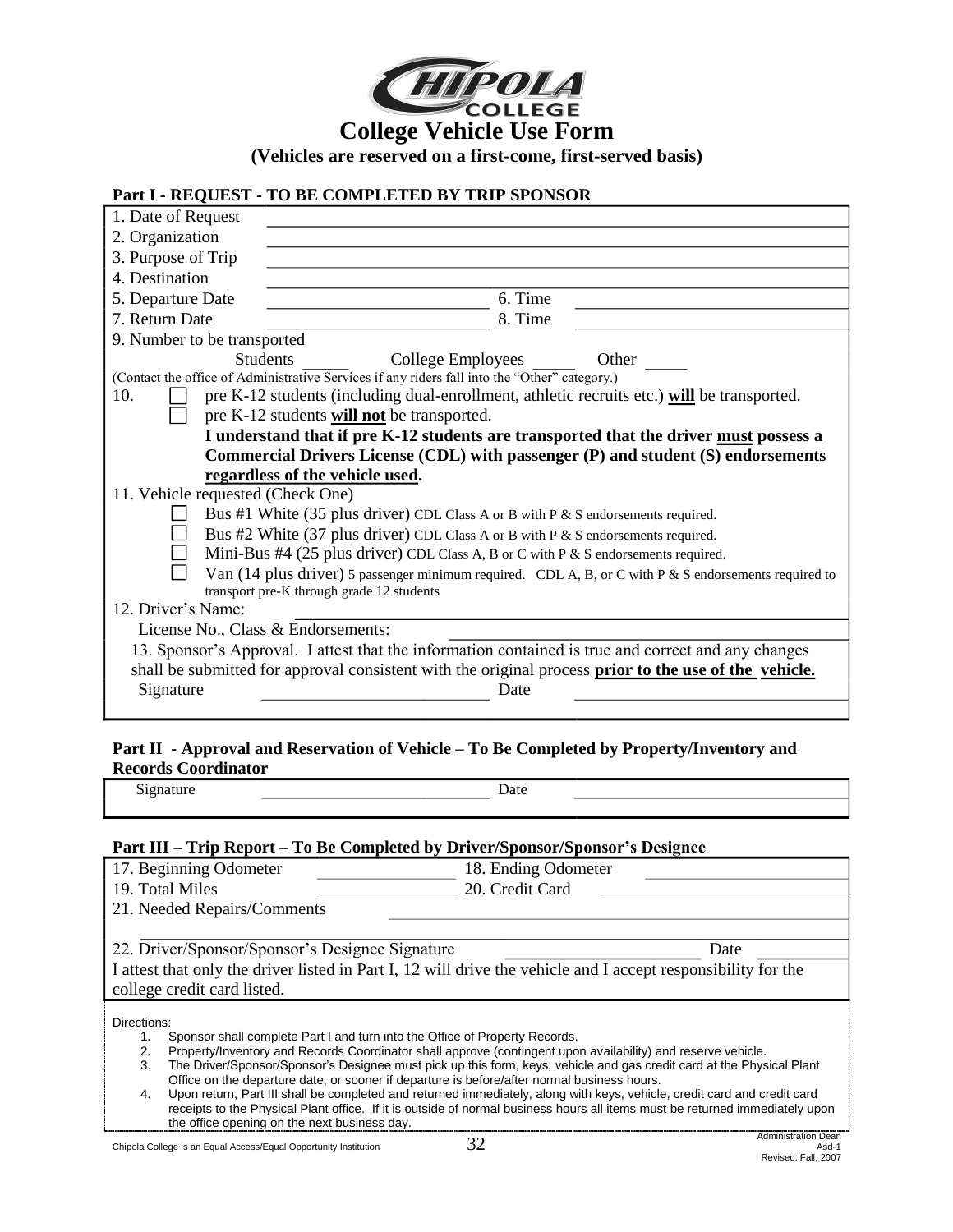#### **STUDENT PRIVATE AUTO AGREEMENT**

|                        | STUDENT NUMBER:                                                                  |
|------------------------|----------------------------------------------------------------------------------|
| (Please Print Or Type) |                                                                                  |
|                        |                                                                                  |
|                        |                                                                                  |
|                        |                                                                                  |
|                        |                                                                                  |
|                        |                                                                                  |
|                        |                                                                                  |
|                        |                                                                                  |
|                        | IF YOU ARE A PASSENGER WITH A STUDENT, GIVE THEIR NAME: ________________________ |
|                        | <b>RELEASE</b>                                                                   |

**As a student/participant of Chipola College;** 

**I wish to drive my own personal vehicle/ride as a passenger with another student in their personal vehicle, (circle one) to the above stated activity. I do willingly execute this release in the consideration of the educational benefit to be derived by me by my participation. I hereby release from liability and hold Chipola College harmless from any and all claims and causes of action which might be brought by me or my parents or dependents for loss of property, personal injury or death sustained by me arising out of any travel or activity conducted by or under the control of Chipola College. It is understood that Chipola College as used herein shall include the employees, administrators, agents, and Board of Trustees of Chipola College.**

**DATE SIGNATURE OF STUDENT / PARTICIPANT**

\* \* \* \* \* \* \* \* \* \* \* \* \* \* \* \* \* \* \* \* \* \* \* \* \* \* \*

**FOR STUDENTS/PARTICIPANTS UNDER THE AGE OF 18:**

**I HEREBY APPROVE THE FOREGOING AGREEMENT AND JOIN IN THE FOREGOING RELEASE.**

\_\_\_\_\_\_\_\_\_\_\_\_\_\_\_\_\_\_\_\_\_\_\_\_\_\_\_\_\_\_\_\_ \_\_\_\_\_\_\_\_\_\_\_\_\_\_\_\_\_\_\_\_\_\_\_\_\_\_\_\_\_\_\_\_\_\_\_\_\_\_\_\_\_\_\_\_

**\_\_\_\_\_\_\_\_\_\_\_\_\_\_\_\_\_\_\_\_\_\_\_\_\_\_\_\_\_\_\_\_ \_\_\_\_\_\_\_\_\_\_\_\_\_\_\_\_\_\_\_\_\_\_\_\_\_\_\_\_\_\_\_\_\_\_\_\_\_\_\_\_\_\_\_** 

**DATE SIGNATURE OF PARENT OR GUARDIAN**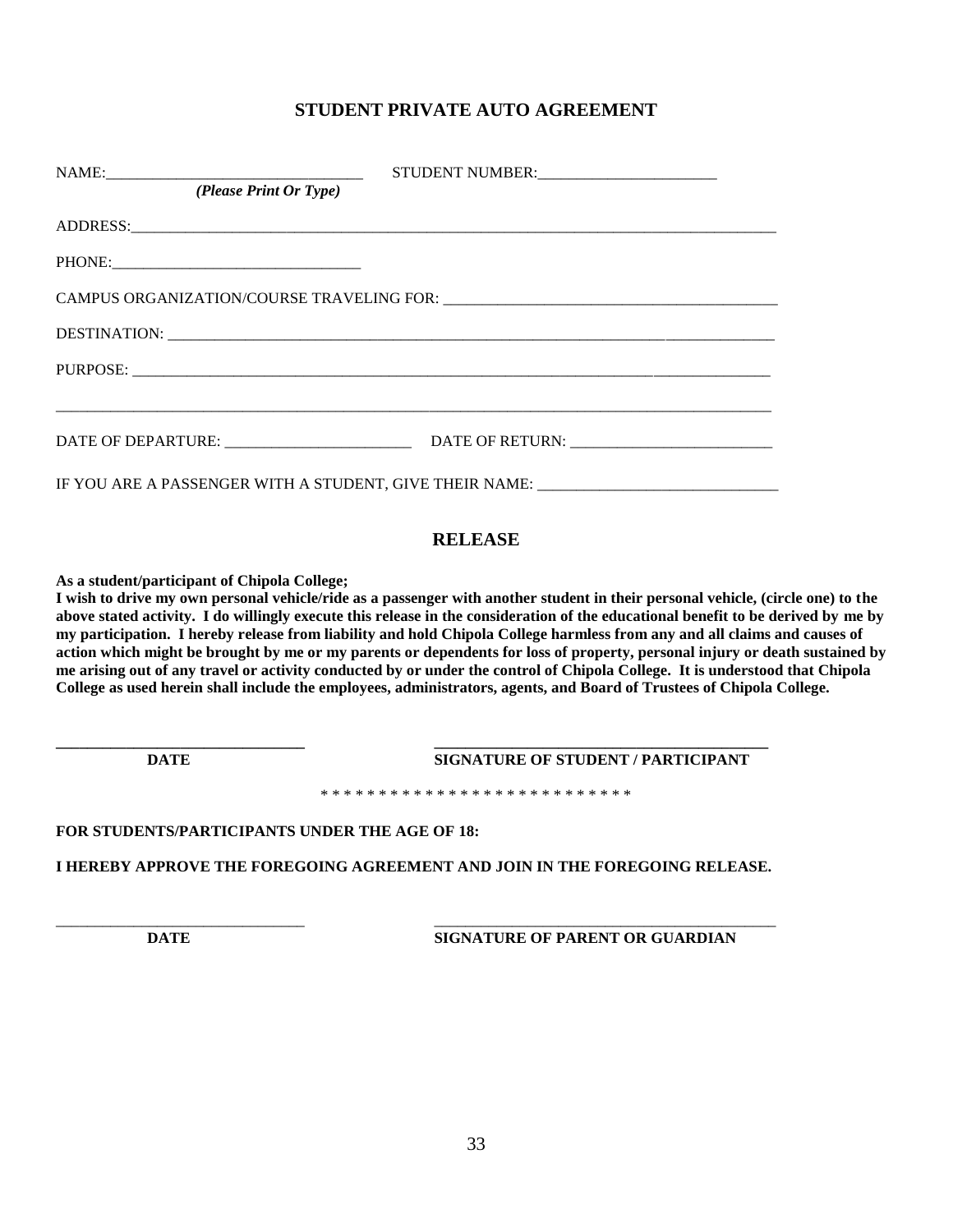#### **AGREEMENT FOR OFF-CAMPUS ACTIVITY NOT CHAPERONED BY THE COLLEGE**

|                                                       | STUDENT NUMBER: VALUE AND THE STUDENT NUMBER:                                                                                                                                                                                                                                                                                                                                                                                                                                                                                                                                                                                                                       |  |
|-------------------------------------------------------|---------------------------------------------------------------------------------------------------------------------------------------------------------------------------------------------------------------------------------------------------------------------------------------------------------------------------------------------------------------------------------------------------------------------------------------------------------------------------------------------------------------------------------------------------------------------------------------------------------------------------------------------------------------------|--|
| (Please Print Or Type)                                |                                                                                                                                                                                                                                                                                                                                                                                                                                                                                                                                                                                                                                                                     |  |
| ADDRESS: ADDRESS:                                     |                                                                                                                                                                                                                                                                                                                                                                                                                                                                                                                                                                                                                                                                     |  |
| PHONE:                                                |                                                                                                                                                                                                                                                                                                                                                                                                                                                                                                                                                                                                                                                                     |  |
|                                                       |                                                                                                                                                                                                                                                                                                                                                                                                                                                                                                                                                                                                                                                                     |  |
|                                                       |                                                                                                                                                                                                                                                                                                                                                                                                                                                                                                                                                                                                                                                                     |  |
|                                                       | PURPOSE:                                                                                                                                                                                                                                                                                                                                                                                                                                                                                                                                                                                                                                                            |  |
|                                                       |                                                                                                                                                                                                                                                                                                                                                                                                                                                                                                                                                                                                                                                                     |  |
|                                                       |                                                                                                                                                                                                                                                                                                                                                                                                                                                                                                                                                                                                                                                                     |  |
|                                                       | <b>RELEASE</b>                                                                                                                                                                                                                                                                                                                                                                                                                                                                                                                                                                                                                                                      |  |
| <b>Board of Trustees of Chipola College.</b>          | As a student/participant of Chipola College, I do willingly execute this release in the consideration of the educational benefit to<br>be derived by me by my participation in the above stated activity. I hereby release from liability and hold Chipola College<br>harmless from any and all claims and causes of action which might be brought by me or my parents or dependents for loss of<br>property, personal injury or death sustained by me arising out of any travel or activity conducted by or under the control of<br>Chipola College. It is understood that Chipola College as used herein shall include the employees, administrators, agents, and |  |
| <b>DATE</b>                                           | <b>SIGNATURE OF STUDENT / PARTICIPANT</b>                                                                                                                                                                                                                                                                                                                                                                                                                                                                                                                                                                                                                           |  |
|                                                       |                                                                                                                                                                                                                                                                                                                                                                                                                                                                                                                                                                                                                                                                     |  |
| <b>FOR STUDENTS/PARTICIPANTS UNDER THE AGE OF 18:</b> |                                                                                                                                                                                                                                                                                                                                                                                                                                                                                                                                                                                                                                                                     |  |
|                                                       | I HEREBY APPROVE THE FOREGOING AGREEMENT AND JOIN IN THE FOREGOING RELEASE.                                                                                                                                                                                                                                                                                                                                                                                                                                                                                                                                                                                         |  |
| <b>DATE</b>                                           | <b>SIGNATURE OF PARENT OR GUARDIAN</b>                                                                                                                                                                                                                                                                                                                                                                                                                                                                                                                                                                                                                              |  |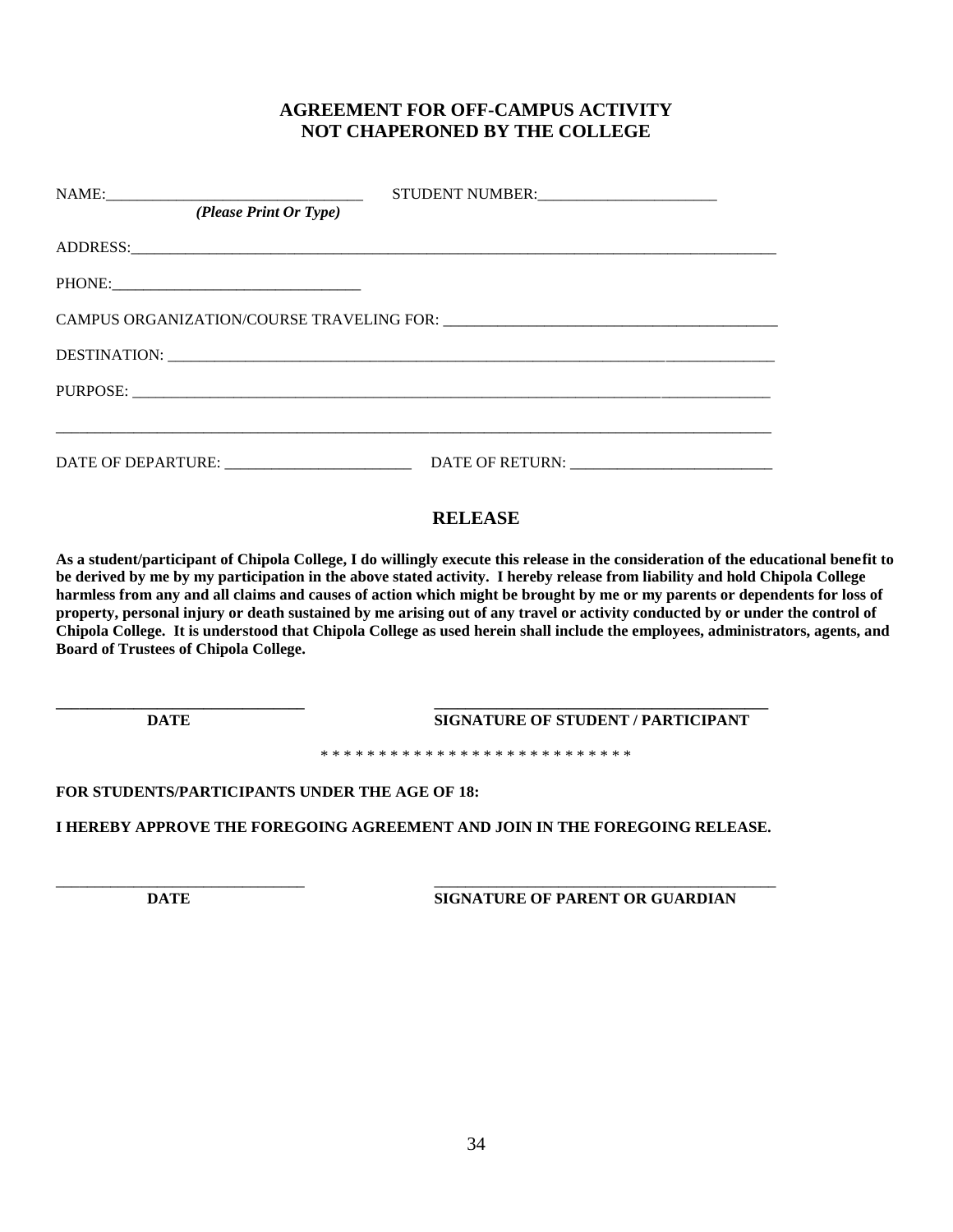#### **ACTIVITY REGISTRATION FORM – OFF CAMPUS ENTITY**

This form must be completed and returned to the Associate Vice President of Student Affairs or the Student Activities Coordinator at least (10) business days in advance of the distribution or activity. The Associate Vice President of Student Affairs or the Student Activities Coordinator will approve or disapprove the activity or event and appropriate space for visitors, according to College Policy 1.122—Campus Visitors. This includes the display or distribution of any type of publicity or literature on campus. The proposed activity must be a lawful activity and cannot disrupt the functioning of Chipola College or the rights of other individuals or organizations. The proposed activity cannot impede the normal flow of traffic nor disrupt instructional activities or other campus activities. Commercial Speech is not included in this policy.

\_\_\_\_\_\_\_\_\_\_\_\_\_\_\_\_\_\_\_\_\_\_\_\_\_\_\_\_\_\_\_\_\_\_\_\_\_\_\_\_\_\_\_\_\_\_\_\_\_\_\_\_\_\_\_\_\_\_\_\_\_\_\_\_\_\_\_\_\_\_\_\_\_\_\_\_\_\_\_\_\_\_\_\_\_\_

\_\_\_\_\_\_\_\_\_\_\_\_\_\_\_\_\_\_\_\_\_\_\_\_\_\_\_\_\_\_\_\_\_\_\_\_\_\_\_\_\_\_\_\_\_\_\_\_\_\_\_\_\_\_\_\_\_\_\_\_\_\_\_\_\_\_\_\_\_\_\_\_\_\_\_\_\_\_\_\_\_\_\_\_\_\_

\_\_\_\_\_\_\_\_\_\_\_\_\_\_\_\_\_\_\_\_\_\_\_\_\_\_\_\_\_\_\_\_\_\_\_\_\_\_\_\_\_\_\_\_\_\_\_\_\_\_\_\_\_\_\_\_\_\_\_\_\_\_\_\_\_\_\_\_\_\_\_\_\_\_\_\_\_\_\_\_\_\_\_\_\_\_

\_\_\_\_\_\_\_\_\_\_\_\_\_\_\_\_\_\_\_\_\_\_\_\_\_\_\_\_\_\_\_\_\_\_\_\_\_\_\_\_\_\_\_\_\_\_\_\_\_\_\_\_\_\_\_\_\_\_\_\_\_\_\_\_\_\_\_\_\_\_\_\_\_\_\_\_\_\_\_\_\_\_\_\_\_\_

\_\_\_\_\_\_\_\_\_\_\_\_\_\_\_\_\_\_\_\_\_\_\_\_\_\_\_\_\_\_\_\_\_\_\_\_\_\_\_\_\_\_\_\_\_\_\_\_\_\_\_\_\_\_\_\_\_\_\_\_\_\_\_\_\_\_\_\_\_\_\_\_\_\_\_\_\_\_\_\_\_\_\_\_\_\_

\_\_\_\_\_\_\_\_\_\_\_\_\_\_\_\_\_\_\_\_\_\_\_\_\_\_\_\_\_\_\_\_\_\_\_\_\_\_\_\_\_\_\_\_\_\_\_\_\_\_\_\_\_\_\_\_\_\_\_\_\_\_\_\_\_\_\_\_\_\_\_\_\_\_\_\_\_\_\_\_\_\_\_\_\_\_

\_\_\_\_\_\_\_\_\_\_\_\_\_\_\_\_\_\_\_\_\_\_\_\_\_\_\_\_\_\_\_\_\_\_\_\_\_\_\_\_\_\_\_\_\_\_\_\_\_\_\_\_\_\_\_\_\_\_\_\_\_\_\_\_\_\_\_\_\_\_\_\_\_\_\_\_\_\_\_\_\_\_\_\_\_\_

NAME OF SPONSORING ORGANIZATION:

NATURE OF ACTIVITY:

DATE & HOURS OF ACTIVITY:

PURPOSE OF ACTIVITY:

ARRANGEMENTS FOR SECURITY:

ARRANGEMENTS FOR CLEAN UP AFTER ACTIVITY:

LOCATION OF ACTIVITY:

Signature of Requestor Date and Security 2012 12:30 and 2012 12:30 and 2012 12:30 and 2012 12:30 and 2012 12:30 and 2013 12:30 and 2013 12:30 and 2013 12:30 and 2013 12:30 and 2013 12:30 and 2013 12:30 and 2013 12:30 and 2

Requestor Contact Information (phone, email, etc.)

Associate Vice President of Student Affairs or Student Activities Coordinator Date

*The purpose of this Activity Registration Form is designed to assist the College with making appropriate plans, steps and accommodation to protect the interests of individuals who exercise their freedom of speech while at the same time preventing unlawful activity as well as preventing any activity which materially and substantially disrupts the functioning of the College or infringes upon the rights of other individuals or organizations who engage in expressive activities.*